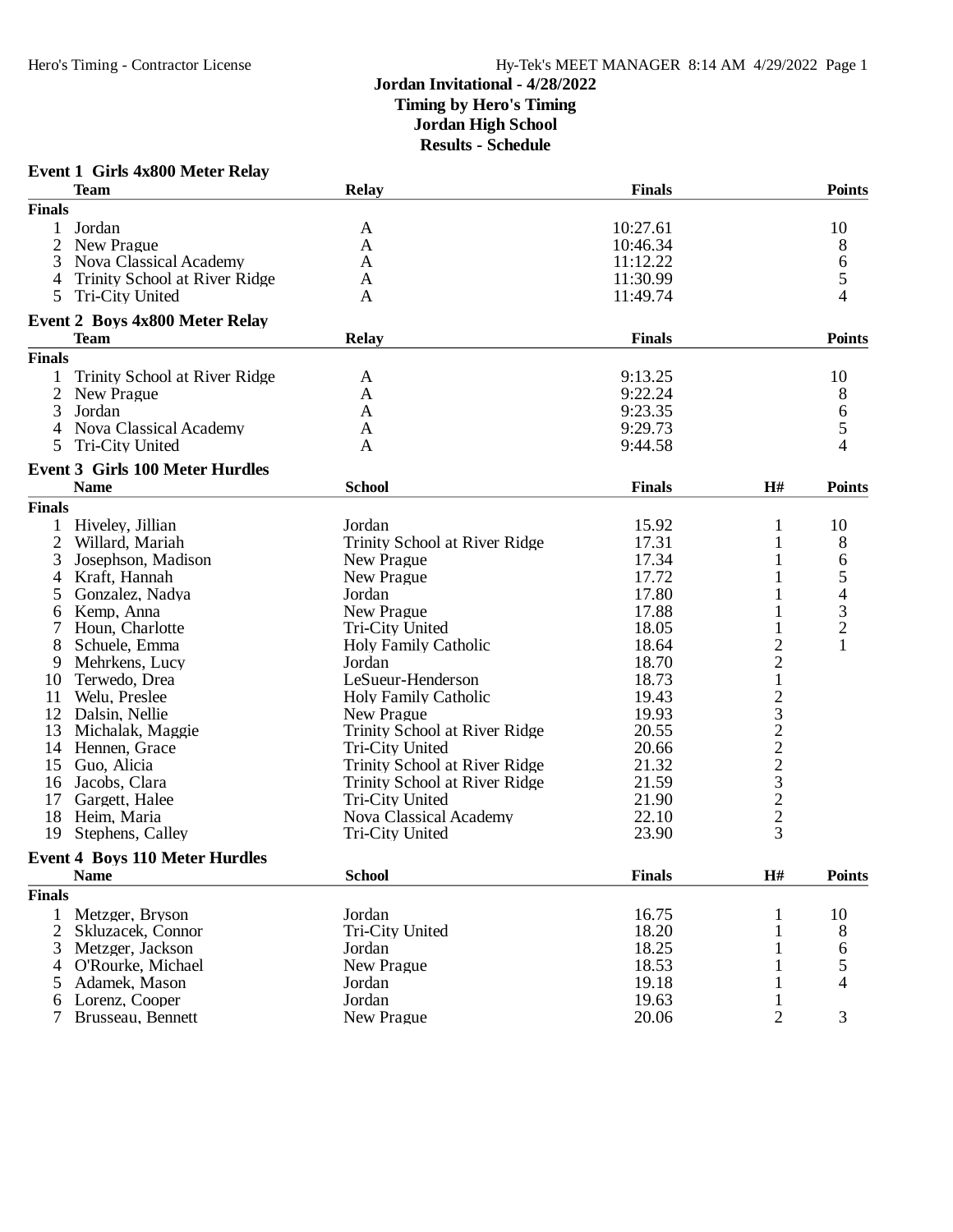|                | Finals  (Event 4 Boys 110 Meter Hurdles) |                               |               |                                            |                          |
|----------------|------------------------------------------|-------------------------------|---------------|--------------------------------------------|--------------------------|
|                | <b>Name</b>                              | <b>School</b>                 | <b>Finals</b> | H#                                         | <b>Points</b>            |
| 8              | Tarr, Lehkpeawon                         | New Prague                    | 20.95         | 2                                          | 2                        |
| 9              | Fritz, Jayden                            | Jordan                        | 21.31         | 2                                          |                          |
|                | <b>Event 5 Girls 100 Meter Dash</b>      |                               |               |                                            |                          |
|                | <b>Name</b>                              | <b>School</b>                 | <b>Finals</b> | H#                                         | <b>Points</b>            |
| <b>Finals</b>  |                                          |                               |               |                                            |                          |
| 1              | Hennen, Avery                            | New Prague                    | 13.16         | 1                                          | 10                       |
| $\overline{2}$ | Bruegger, Ava                            | New Prague                    | 13.59         | $\mathbf{1}$                               | 8                        |
| 3              | Houn, Lauren                             | Tri-City United               | 13.85         | 1                                          | 6                        |
| 4              | Nelson, Ashlee                           | New Prague                    | 13.87         | $\overline{c}$                             | 5                        |
| 5              | Hartwig, Kaitlyn                         | Tri-City United               | 13.90         | 1                                          | $\overline{\mathcal{L}}$ |
| 6              | Goebel, Reagan                           | Jordan                        | 14.04         | 1                                          |                          |
| 7              | Haugen, Makayla                          | Jordan                        | 14.12         | 1                                          | $\frac{3}{2}$            |
| 8              | Reimann, Christina                       | Trinity School at River Ridge | 14.21         | 1                                          | $\mathbf{1}$             |
| 9              | Pelowski, Madison                        | Jordan                        | 14.23         | 1                                          |                          |
| 10             | Rynda, Allison                           | Tri-City United               | 14.43         | $\overline{\mathbf{c}}$                    |                          |
| 11             | Knippel, Charlotte                       | Trinity School at River Ridge | 14.49         | $\overline{\mathcal{L}}$                   |                          |
| 12             | Gulickson, Emma                          | New Prague                    | 14.63         |                                            |                          |
| 13             | Flicek, Khloe                            | Tri-City United               | 14.75         |                                            |                          |
| 14             | Koerpel, Ailish                          | Trinity School at River Ridge | 14.78         | 23332222323                                |                          |
| 15             | Barsness, Ava                            | New Prague                    | 14.79         |                                            |                          |
| 16             | Becker, Anna                             | Trinity School at River Ridge | 14.85         |                                            |                          |
| 17             | Fredrickson, Kathryn                     | Trinity School at River Ridge | 14.87         |                                            |                          |
| 18             | Krautkremer, Rhia                        | Tri-City United               | 15.37         |                                            |                          |
| 19             | Titus, Nora                              | Tri-City United               | 15.40         |                                            |                          |
| 20             | Sampson, Sophia                          | LeSueur-Henderson             | 15.41         |                                            |                          |
| 21             | Perrin-Smith, Chloe                      | <b>Holy Family Catholic</b>   | 15.73         |                                            |                          |
| 22             | Schuele, Zoe                             | <b>Holy Family Catholic</b>   | 16.08         |                                            |                          |
| 23             | Michaud, Lilah                           | Trinity School at River Ridge | 16.12         | $\overline{4}$                             |                          |
| 24             | Brazelton, Penelope                      | Nova Classical Academy        | 16.31         | 4                                          |                          |
| 25             | Huynh, Angelina                          | <b>Holy Family Catholic</b>   | 16.99         |                                            |                          |
|                | 26 Fahandezh-Saddi-Cant, Beatriz         | <b>Holy Family Catholic</b>   | 17.29         |                                            |                          |
| 27             | Schumacher, Samantha                     | <b>Holy Family Catholic</b>   | 17.30         | $\begin{array}{c} 3 \\ 3 \\ 3 \end{array}$ |                          |
| 28             | Tesfaye, El-bethel                       | Nova Classical Academy        | 19.03         | $\overline{\mathcal{L}}$                   |                          |
| 29             | Belai, Eden                              | Trinity School at River Ridge | 20.45         | 4                                          |                          |
|                |                                          |                               |               |                                            |                          |
|                | Event 6 Boys 100 Meter Dash              |                               |               |                                            |                          |
|                | <b>Name</b>                              | <b>School</b>                 | <b>Finals</b> | H#                                         | <b>Points</b>            |
| <b>Finals</b>  |                                          |                               |               |                                            |                          |
|                | Balasubramanian, Dhaylalan               | Nova Classical Academy        | 11.48         | $\mathbf{1}$                               | 10                       |
| 2              | Novak, Dylan                             | LeSueur-Henderson             | 11.49         | 1                                          | 8                        |
| 3              | Hoiland, Sebastian                       | Nova Classical Academy        | 11.50         | 1                                          | 6                        |
| 4              | Stanger, Issac                           | New Prague                    | 11.69         |                                            | 5                        |
| 5              | Pieper, Brendan                          | New Prague                    | 11.71         | 2                                          | 4                        |
| 6              | Peklo, Henry                             | Nova Classical Academy        | 11.78         | 1                                          | 3                        |
| 7              | Wolch, Brody                             | New Prague                    | 11.85         | 1                                          | $\overline{2}$           |
| 8              | Lukkes, Kaden                            | New Prague                    | 11.96         | $\overline{c}$                             |                          |
| 9              | Chromy, Ethan                            | New Prague                    | 11.96         | $\mathbf{1}$                               |                          |
| 10             | Tieben, Maxwell                          | Jordan                        | 11.98         | $\overline{2}$                             | 1                        |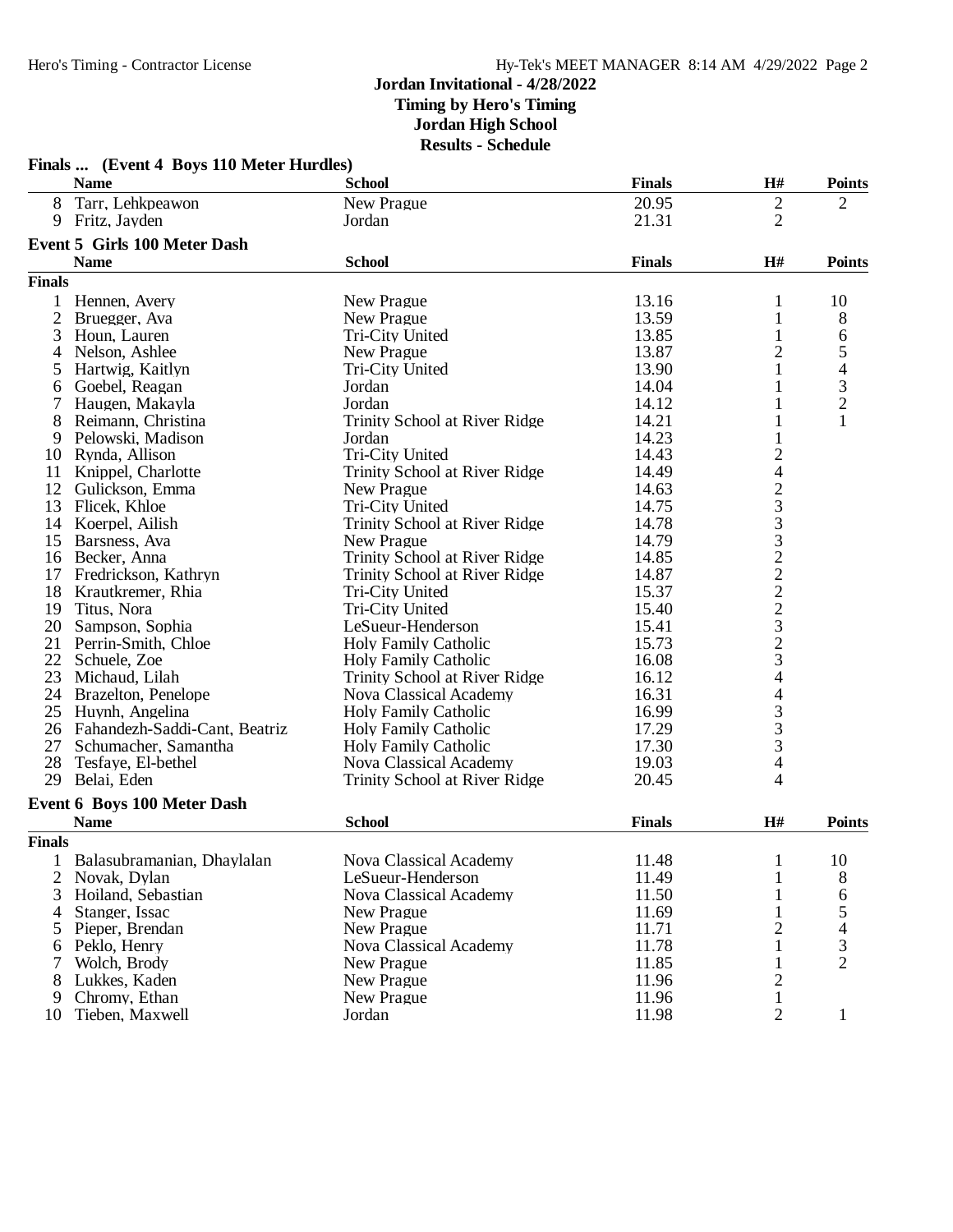|                | <b>Name</b>                            | <b>School</b>                 | <b>Finals</b> | H#                                         | <b>Points</b>                         |
|----------------|----------------------------------------|-------------------------------|---------------|--------------------------------------------|---------------------------------------|
|                | 11 Rietschel, Logan                    | Jordan                        | 12.13         | 5                                          |                                       |
|                | 12 Brown, Stanley                      | LeSueur-Henderson             | 12.20         | $\mathbf{1}$                               |                                       |
| 13             | Oberg, James                           | Trinity School at River Ridge | 12.35         |                                            |                                       |
|                | 14 West, Liam                          | LeSueur-Henderson             | 12.38         | $\frac{2}{2}$                              |                                       |
|                | 15 Riley, Jackson                      | <b>Holy Family Catholic</b>   | 12.40         | $\overline{c}$                             |                                       |
|                | 16 Sackett, James                      | New Prague                    | 12.49         |                                            |                                       |
|                | 17 Siekmann, Leo                       | Jordan                        | 12.51         | $\frac{3}{3}$                              |                                       |
|                | 18 Chimal, Abram                       | Tri-City United               | 12.57         | $\overline{c}$                             |                                       |
|                | 19 Malundo, Malaki                     | Jordan                        | 12.62         | 3                                          |                                       |
|                | 20 Westerhaus, Thomas                  | <b>Holy Family Catholic</b>   | 12.82         | 3                                          |                                       |
|                | 21 Holicky, Lucas                      | Tri-City United               | 12.91         | 3                                          |                                       |
|                | 22 Hanson, Parker                      |                               | 12.96         | 3                                          |                                       |
|                |                                        | Tri-City United               |               |                                            |                                       |
|                | 23 Suggs, Keiji                        | <b>Holy Family Catholic</b>   | 12.98         | 4                                          |                                       |
|                | 24 Jacobs, Soren                       | Trinity School at River Ridge | 13.01         | 4                                          |                                       |
|                | 25 Neubauer, Breck                     | Holy Family Catholic          | 13.04         | 4                                          |                                       |
|                | 26 Rojas, Kevin                        | LeSueur-Henderson             | 13.13         | 3                                          |                                       |
|                | 27 Noyes, Seth                         | Jordan                        | 13.23         | 3                                          |                                       |
|                | 28 Frost, Spencer                      | Nova Classical Academy        | 13.30         | $\overline{4}$                             |                                       |
|                | 29 Ferrel, Bobby                       | LeSueur-Henderson             | 13.48         | $\overline{4}$                             |                                       |
|                | 30 Caplan, Tristan                     | Trinity School at River Ridge | 13.84         | 5                                          |                                       |
|                | 31 Viskocil, Eli                       | Tri-City United               | 13.89         | $\overline{\mathcal{L}}$                   |                                       |
|                | 32 Libbus, Justin                      | Trinity School at River Ridge | 13.90         | 4                                          |                                       |
|                | 33 Kotek, Travis                       | Tri-City United               | 14.04         | 5                                          |                                       |
|                | 34 Barreto, David                      | Trinity School at River Ridge | 14.06         |                                            |                                       |
|                | 35 Little, Levi                        | Trinity School at River Ridge | 14.70         | $\begin{array}{c} 5 \\ 5 \\ 5 \end{array}$ |                                       |
|                | 36 Marschall, Anthony                  | <b>Holy Family Catholic</b>   | 14.86         |                                            |                                       |
| 37             | Libra, Hunter                          | LeSueur-Henderson             | 15.33         | 5                                          |                                       |
|                | <b>Event 7 Girls 4x200 Meter Relay</b> |                               |               |                                            |                                       |
|                | <b>Team</b>                            | <b>Relay</b>                  | <b>Finals</b> |                                            | Points                                |
| <b>Finals</b>  |                                        |                               |               |                                            |                                       |
|                |                                        |                               |               |                                            |                                       |
|                | Trinity School at River Ridge          | A                             | 1:56.80       |                                            | 10                                    |
| $\overline{2}$ | Jordan                                 | A                             | 1:57.17       |                                            | 8                                     |
| 3              | LeSueur-Henderson                      | A                             | 1:59.44       |                                            | $\begin{array}{c} 6 \\ 5 \end{array}$ |
| 4              | Tri-City United                        | A                             | 1:59.46       |                                            |                                       |
| 5              | <b>Holy Family Catholic</b>            | A                             | 2:01.75       |                                            | $\overline{4}$                        |
| 6              | Nova Classical Academy                 | $\mathbf{A}$                  | 2:01.90       |                                            | 3                                     |
|                | New Prague                             | A                             | <b>DNF</b>    |                                            |                                       |
|                | Event 8 Boys 4x200 Meter Relay         |                               |               |                                            |                                       |
|                | <b>Team</b>                            | <b>Relay</b>                  | <b>Finals</b> |                                            | <b>Points</b>                         |
| <b>Finals</b>  |                                        |                               |               |                                            |                                       |
| $\mathbf{1}$   | New Prague                             | A                             | 1:35.00       |                                            | 10                                    |
| 2              | <b>Holy Family Catholic</b>            | A                             | 1:36.80       |                                            | $8\,$                                 |
| 3              | Jordan                                 | A                             | 1:37.50       |                                            | $\sqrt{6}$                            |
| $\overline{4}$ | Tri-City United                        | $\mathbf{A}$                  | 1:38.70       |                                            | 5                                     |
| 5              | LeSueur-Henderson                      | $\mathbf{A}$                  | 1:40.40       |                                            | 4                                     |
| 6              | Trinity School at River Ridge          | $\mathbf{A}$                  | 1:48.70       |                                            | 3                                     |
|                |                                        |                               |               |                                            |                                       |

# **Finals ... (Event 6 Boys 100 Meter Dash)**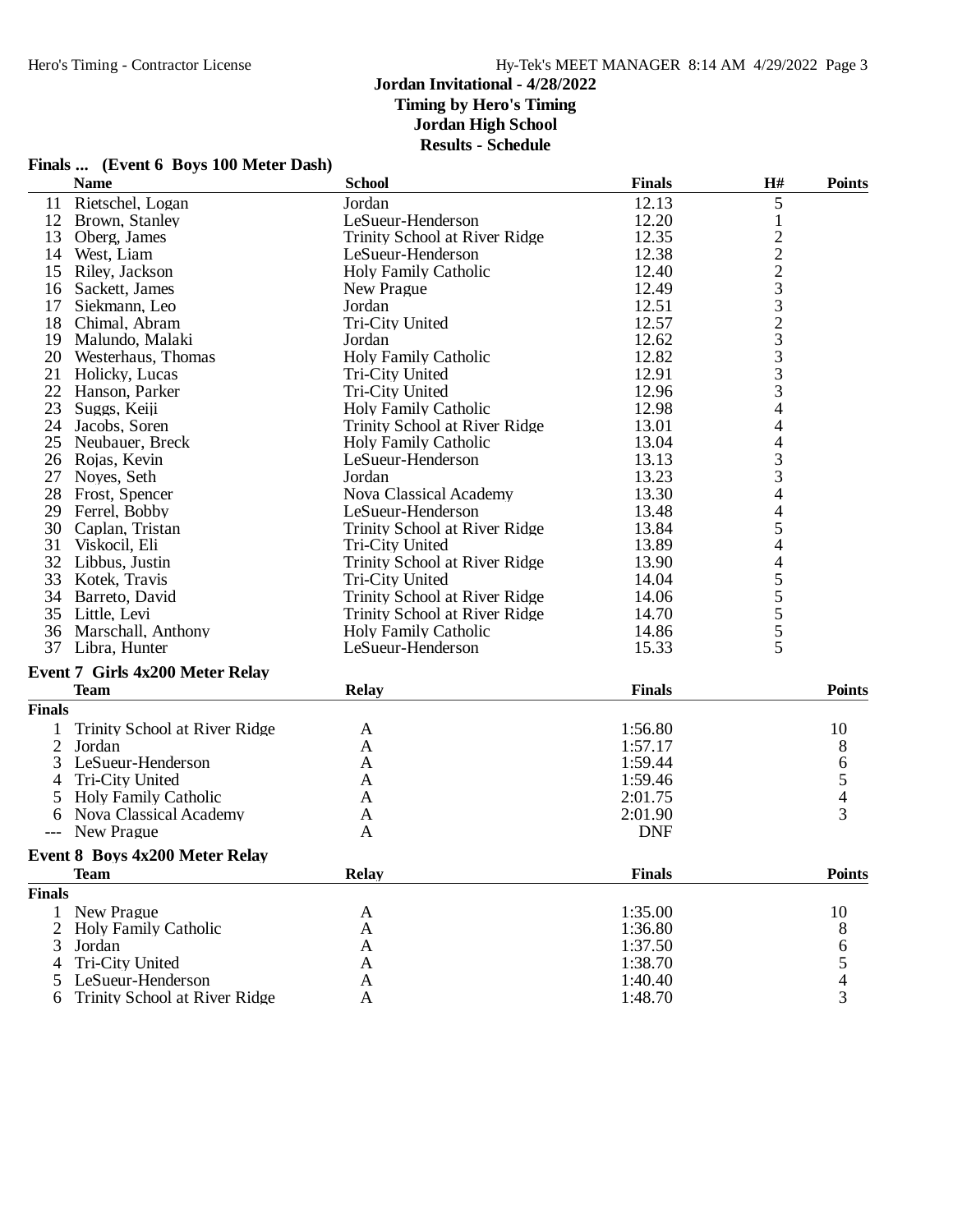# **Event 9 Girls 1600 Meter Run**

|                | <b>Name</b>                                 | <b>School</b>                 | <b>Finals</b> | <b>Points</b>                              |
|----------------|---------------------------------------------|-------------------------------|---------------|--------------------------------------------|
| <b>Finals</b>  |                                             |                               |               |                                            |
| 1              | Krueger, Kendra                             | Jordan                        | 5:20.08       | 10                                         |
| $\overline{2}$ | Rosemeier, Nora                             | New Prague                    | 5:36.33       | 8                                          |
| 3              | Augustyn, Emma                              | <b>Holy Family Catholic</b>   | 5:58.05       | 6                                          |
| 4              | Young, Sarah                                | Jordan                        | 6:00.26       | 5                                          |
| 5              | Ruiz, Yasmin                                | Tri-City United               | 6:05.96       |                                            |
| 6              | Luepker, Lucia                              | Nova Classical Academy        | 6:08.29       | $\begin{array}{c} 4 \\ 3 \\ 2 \end{array}$ |
| 7              | Weckman, Aubrey                             | <b>New Prague</b>             | 6:13.28       |                                            |
| 8              | Terwedo, Lexi                               | LeSueur-Henderson             | 6:17.14       | $\mathbf{1}$                               |
| 9              | Hemann, Taylor                              | New Prague                    | 6:17.70       |                                            |
| 10             | Smock, Tyler                                | Trinity School at River Ridge | 6:26.40       |                                            |
|                | 11 Willard, Rebekah                         | Trinity School at River Ridge | 6:29.40       |                                            |
| 12             | Wang, Keira                                 | Nova Classical Academy        | 6:32.63       |                                            |
|                | 13 Renstrom, Norah                          | LeSueur-Henderson             | 6:33.81       |                                            |
|                | 14 Monroe, Mia                              | New Prague                    | 6:46.48       |                                            |
| 15             | Sutcliffe, Danielle                         | <b>Holy Family Catholic</b>   | 6:52.36       |                                            |
|                | 16 Fisher, Lucy                             | Trinity School at River Ridge | 6:55.23       |                                            |
| 17             | Barrett, Torah                              | Jordan                        | 7:02.91       |                                            |
| 18             | Schaffer, Lily                              | <b>Holy Family Catholic</b>   | 7:20.70       |                                            |
|                |                                             |                               |               |                                            |
|                | Event 10 Boys 1600 Meter Run<br><b>Name</b> | <b>School</b>                 | <b>Finals</b> | <b>Points</b>                              |
| <b>Finals</b>  |                                             |                               |               |                                            |
|                |                                             |                               |               |                                            |
| 1              | Malecha, Jacob                              | New Prague                    | 4:52.42       | 10                                         |
| $\overline{2}$ | Schoen, Ryan                                | New Prague                    | 5:01.93       | 8                                          |
| 3              | Gregory, David                              | Trinity School at River Ridge | 5:07.00       | 6                                          |
| 4              | Huseby, Riley                               | New Prague                    | 5:09.05       | 5                                          |
| 5              | Wohler, Hosea                               | Trinity School at River Ridge | 5:11.03       | $\overline{4}$                             |
| 6              | Russo, Zeke                                 | New Prague                    | 5:13.32       |                                            |
| 7              | Norberg, Andrew                             | Jordan                        | 5:22.77       | 3                                          |
| 8              | Rutt, Austin                                | Tri-City United               | 5:27.93       | $\overline{c}$                             |
| 9              | Warden, Jacob                               | Jordan                        | 5:29.39       | $\mathbf{1}$                               |
| 10             | Ortiz, Alan                                 | Tri-City United               | 5:29.82       |                                            |
| 11             | Steinhoff, Henry                            | Trinity School at River Ridge | 5:34.28       |                                            |
|                | 12 Fitterer, Grant                          | Tri-City United               | 5:34.89       |                                            |
| 13             | Andersen, Peter                             | Trinity School at River Ridge | 5:34.96       |                                            |
|                | 14 Braatz, Lucas                            | Tri-City United               | 5:35.13       |                                            |
| 15             | Juarez, Josiah                              | LeSueur-Henderson             | 5:38.59       |                                            |
| 16             | Jung, Andrew                                | Trinity School at River Ridge | 5:44.71       |                                            |
| 17             | Goecke, Cole                                | Tri-City United               | 5:50.92       |                                            |
|                | 18 Hesse, Alexander                         | <b>Holy Family Catholic</b>   | 5:52.68       |                                            |
| 19             | Greisen, Owen                               | LeSueur-Henderson             | 5:53.60       |                                            |
| 20             | Lehnen, Caden                               | Jordan                        | 6:02.70       |                                            |
| 21             | Hamilton, Nathan                            | <b>Holy Family Catholic</b>   | 6:17.26       |                                            |
| 22             | Axvig, Aidric                               | Trinity School at River Ridge | 6:19.21       |                                            |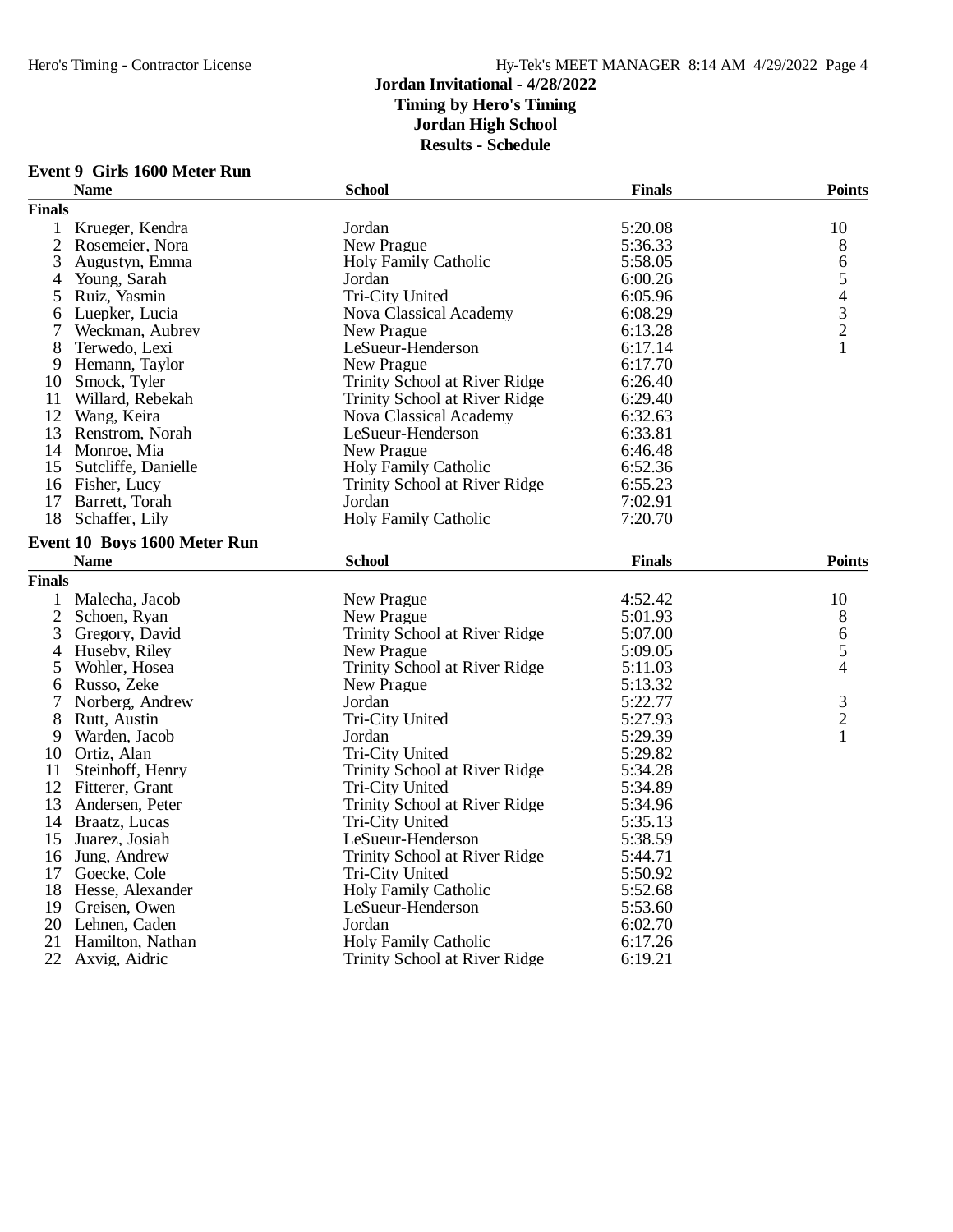# **Event 11 Girls 4x100 Meter Relay**

|                | <b>Team</b>                     | <b>Relay</b>                  | <b>Finals</b> |                   | <b>Points</b>            |
|----------------|---------------------------------|-------------------------------|---------------|-------------------|--------------------------|
| <b>Finals</b>  |                                 |                               |               |                   |                          |
| 1              | New Prague                      | A                             | 52.79         |                   | 10                       |
| 2              | Jordan                          | A                             | 54.42         |                   | 8                        |
| 3              | Trinity School at River Ridge   | A                             | 55.76         |                   | 6                        |
| 4              | Nova Classical Academy          | A                             | 55.91         |                   | 5                        |
| 5              | <b>Holy Family Catholic</b>     | A                             | 56.56         |                   | $\overline{\mathcal{L}}$ |
| 6              | Tri-City United                 | A                             | 58.28         |                   | 3                        |
| 7              | LeSueur-Henderson               | A                             | 1:02.16       |                   | $\overline{2}$           |
|                | Event 12 Boys 4x100 Meter Relay |                               |               |                   |                          |
|                | Team                            | <b>Relay</b>                  | <b>Finals</b> |                   | <b>Points</b>            |
|                |                                 |                               |               |                   |                          |
| <b>Finals</b>  |                                 |                               |               |                   |                          |
|                | 1 Nova Classical Academy        | A                             | 44.17         |                   | 10                       |
| $\overline{2}$ | New Prague                      | A                             | 44.56         |                   | 8                        |
| 3              | Jordan                          | A                             | 46.47         |                   | 6                        |
| 4              | <b>Holy Family Catholic</b>     | A                             | 46.98         |                   | 5                        |
| 5              | Tri-City United                 | A                             | 49.08         |                   | $\overline{4}$           |
| 6              | Trinity School at River Ridge   | A                             | 50.22         |                   | 3                        |
|                | Event 13 Girls 400 Meter Dash   |                               |               |                   |                          |
|                | <b>Name</b>                     | <b>School</b>                 | <b>Finals</b> | H#                | <b>Points</b>            |
| <b>Finals</b>  |                                 |                               |               |                   |                          |
| 1              | Wagner, Grace                   | LeSueur-Henderson             | 1:03.91       | $\mathbf{1}$      | 10                       |
| $\mathfrak{2}$ | Pelowski, Madison               | Jordan                        | 1:07.35       | 1                 | 8                        |
| 3              | Connelly, Audree                | New Prague                    | 1:07.75       | 1                 | 6                        |
| 4              | King, Molly                     | New Prague                    | 1:07.84       | 1                 | 5                        |
| 5              | Lopez, Guadalupe                | Tri-City United               | 1:07.85       | 2                 | 4                        |
| 6              | Hatlevig, Anika                 | New Prague                    | 1:07.91       | 1                 | 3                        |
| 7              | Pelko, Emma                     | Nova Classical Academy        | 1:08.44       | 2                 | $\overline{c}$           |
| 8              | Meier, Morgan                   | Tri-City United               | 1:09.18       | $\overline{2}$    | $\mathbf{1}$             |
| 9              | Erickson, Makayla               | Tri-City United               | 1:09.26       | $\mathbf{1}$      |                          |
| 10             | Sirek, Katelyn                  | New Prague                    | 1:09.48       |                   |                          |
|                | Kraft, Hannah                   | New Prague                    | 1:10.07       | $\mathbf{1}$<br>3 |                          |
| 11             |                                 |                               |               |                   |                          |
|                | 12 Lynch, Ava Jane              | Nova Classical Academy        | 1:10.28       | $\frac{2}{2}$     |                          |
|                | 13 Bakeberg, Aliyah             | Jordan                        | 1:11.50       |                   |                          |
|                | 14 Neuville, Lucy               | Trinity School at River Ridge | 1:11.85       |                   |                          |
| 15             | Roberts, Ceceilia               | Nova Classical Academy        | 1:13.08       | 3                 |                          |
| 16             | Sater, Riley                    | LeSueur-Henderson             | 1:13.12       | $\mathbf{1}$      |                          |
|                | 17 Leet, Madeline               | Trinity School at River Ridge | 1:13.48       |                   |                          |
|                | 18 Flicek, Kirra                | Tri-City United               | 1:13.52       |                   |                          |
|                | 19 Warden, Winona               | Jordan                        | 1:13.95       |                   |                          |
|                | 20 Libbus, Natalie              | Trinity School at River Ridge | 1:14.64       |                   |                          |
| 21             | Neuville, Lauren                | Trinity School at River Ridge | 1:14.74       | 32233333          |                          |
| 22             | Lorenz, Tess                    | Trinity School at River Ridge | 1:15.29       |                   |                          |
| 23             | Fitterer, Brynn                 | Tri-City United               | 1:19.54       |                   |                          |
|                | 24 Leverty, Madison             | Jordan                        | 1:19.73       | $\overline{3}$    |                          |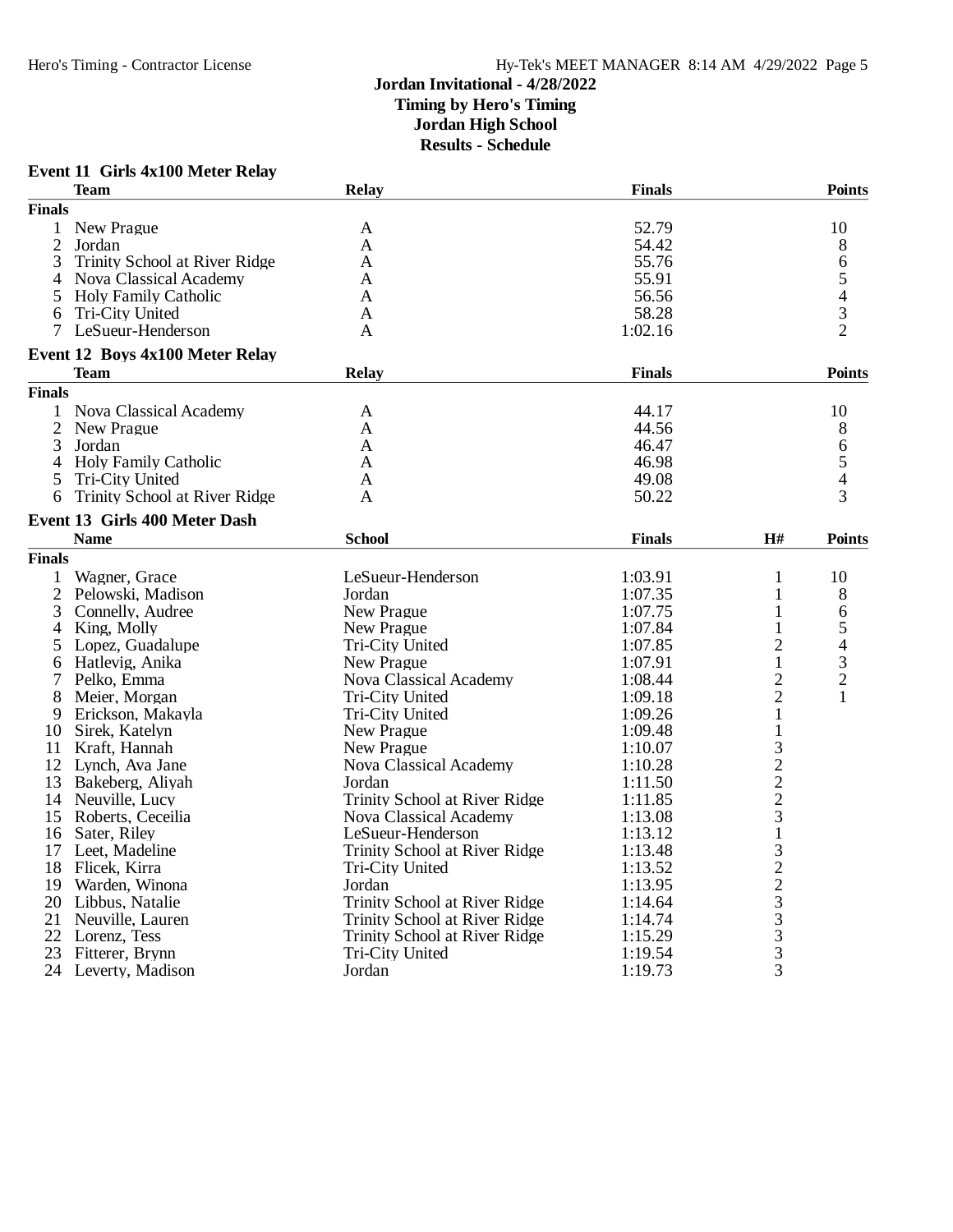# **Event 14 Boys 400 Meter Dash**

|                | <b>Name</b>                      | <b>School</b>                 | <b>Finals</b> | H#                                         | <b>Points</b>  |
|----------------|----------------------------------|-------------------------------|---------------|--------------------------------------------|----------------|
| <b>Finals</b>  |                                  |                               |               |                                            |                |
| 1              | Lee, Jacob                       | New Prague                    | 52.60         | 1                                          | 10             |
| $\overline{2}$ | Martin, Zach                     | Trinity School at River Ridge | 53.58         | 1                                          | 8              |
| 3              | Reyes, Marco                     | Tri-City United               | 54.45         | 1                                          | 6              |
| 4              | Morris, Nino                     | New Prague                    | 54.69         | 1                                          | 5              |
| 5              | O'Connor, Carson                 | New Prague                    | 55.00         | 1                                          | 4              |
| 6              | Morris, Semaj                    | New Prague                    | 57.15         | 1                                          |                |
| 7              | Pichotta, Michael                | Tri-City United               | 57.41         | 1                                          | 3              |
| 8              | Griffin, Roman                   | New Prague                    | 57.42         | 1                                          |                |
| 9              | Schoenfelder, Noah               | Trinity School at River Ridge | 58.20         |                                            | 2              |
| 10             | Stier, Hunter                    | Jordan                        | 58.92         | $2222$<br>$2322$<br>$222$                  | 1              |
| 11             | Hennessey, Jonathan              | <b>Holy Family Catholic</b>   | 59.11         |                                            |                |
| 12             | Amann, Dominik                   | Nova Classical Academy        | 59.42         |                                            |                |
| 13             | Rasmussen, Brandon               | Jordan                        | 59.77         |                                            |                |
|                | 14 Borell, Sean                  | Nova Classical Academy        | 1:00.54       |                                            |                |
| 15             | Major, Ian                       | Jordan                        | 1:00.78       |                                            |                |
|                |                                  |                               |               |                                            |                |
| 16             | Wohler, Azariah                  | Trinity School at River Ridge | 1:00.94       |                                            |                |
| 17             | Gregory, Micah                   | Trinity School at River Ridge | 1:01.10       | $\overline{4}$                             |                |
| 18             | Block, Alex                      | Tri-City United               | 1:02.91       | 3                                          |                |
| 19             | Frost, Brendan                   | Nova Classical Academy        | 1:04.78       | $\begin{array}{c} 3 \\ 3 \\ 3 \end{array}$ |                |
|                | 20 Titler, John                  | <b>Holy Family Catholic</b>   | 1:05.68       |                                            |                |
| 21             | Spillman, Logan                  | Jordan                        | 1:06.12       |                                            |                |
| 22             | Didenko-Gamart, Emil             | Nova Classical Academy        | 1:06.22       | $\overline{3}$                             |                |
| 23             | Graff, Kaden                     | LeSueur-Henderson             | 1:06.52       | $\overline{4}$                             |                |
|                | 24 Little, Levi                  | Trinity School at River Ridge | 1:09.85       | 3                                          |                |
|                | 25 Libra, Hunter                 | LeSueur-Henderson             | 1:13.75       | 4                                          |                |
|                | Event 15 Girls 300 Meter Hurdles |                               |               |                                            |                |
|                | <b>Name</b>                      | <b>School</b>                 | <b>Finals</b> | H#                                         | <b>Points</b>  |
| <b>Finals</b>  |                                  |                               |               |                                            |                |
| 1              | Hiveley, Jillian                 | Jordan                        | 48.20         | 1                                          | 10             |
| $\overline{2}$ | Willard, Mariah                  | Trinity School at River Ridge | 50.00         | 1                                          | 8              |
| 3              | Hintgen, Ellie                   | New Prague                    | 50.90         | $\mathbf{1}$                               | 6              |
| 4              | Josephson, Madison               | New Prague                    | 52.90         | $\mathbf 1$                                | 5              |
| 5              | Gonzalez, Nadya                  | Jordan                        | 55.10         | $\mathbf 1$                                | 4              |
| 6              | Houn, Charlotte                  | Tri-City United               | 55.60         | 1                                          | 3              |
|                |                                  | New Prague                    | 56.50         |                                            | $\overline{c}$ |
| 7              | Dalsin, Nellie                   | Jordan                        |               | 1<br>$\overline{2}$                        | 1              |
| 8              | Mehrkens, Lucy                   |                               | 57.00         |                                            |                |
| 9              | Michalak, Maggie                 | Trinity School at River Ridge | 57.70         | $\mathbf{1}$                               |                |
| 10             | Schuele, Emma                    | <b>Holy Family Catholic</b>   | 58.60         | $\overline{2}$                             |                |
| 11             | Welu, Preslee                    | <b>Holy Family Catholic</b>   | 59.60         | 3                                          |                |
| 12             | Guo, Alicia                      | Trinity School at River Ridge | 59.80         | $\overline{c}$                             |                |
| 13             | Luna, Ruby                       | Tri-City United               | 1:02.60       | $\overline{c}$                             |                |
| 14             | Siebsen, Kristin                 | Tri-City United               | 1:03.00       | 3                                          |                |
| 15             | Jacobs, Clara                    | Trinity School at River Ridge | 1:03.20       | $\overline{c}$                             |                |
| 16             | Hennen, Grace                    | Tri-City United               | 1:03.70       | $\sqrt{2}$                                 |                |
| 17             | Gargett, Halee                   | Tri-City United               | 1:03.80       | $\overline{2}$                             |                |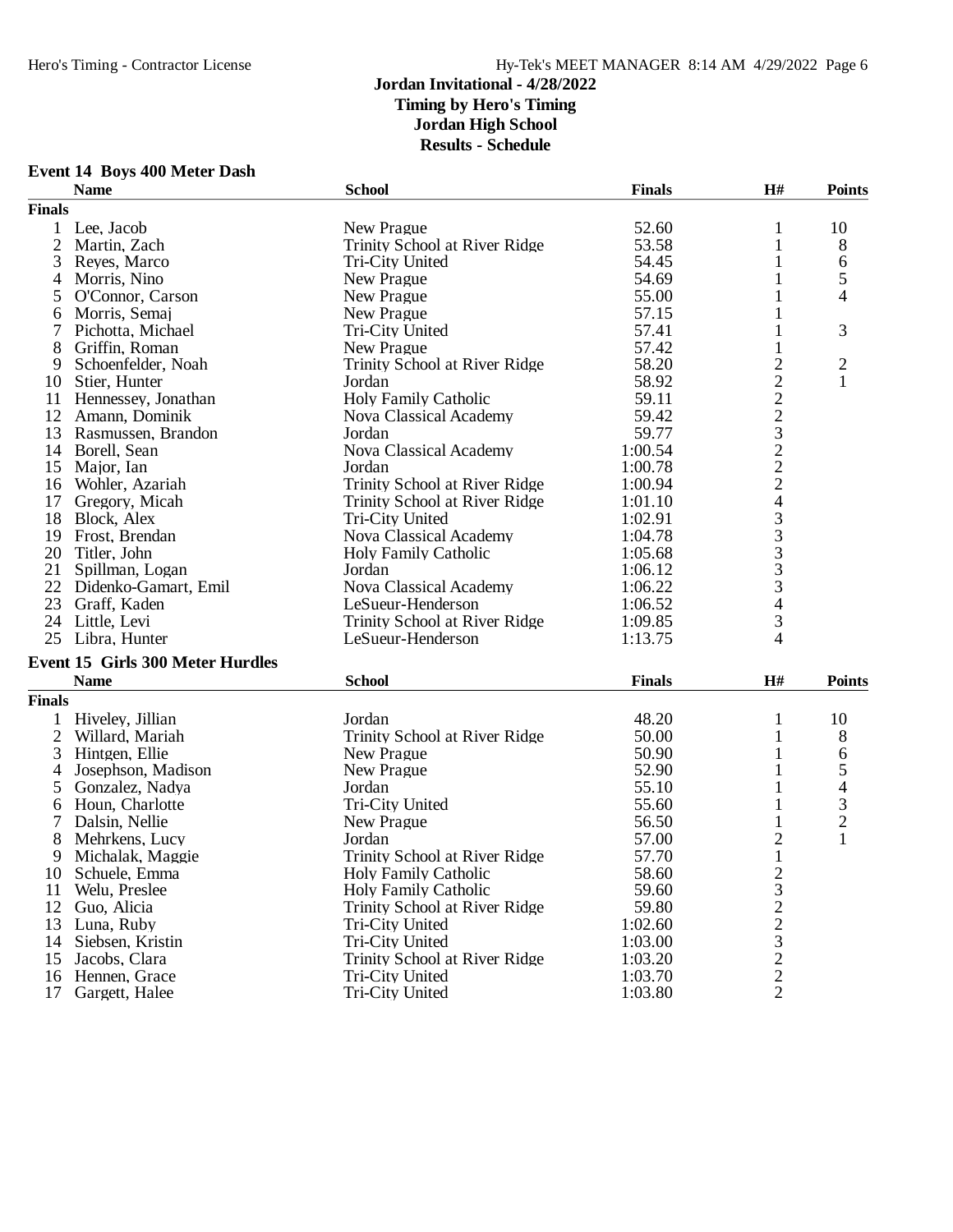# **Event 16 Boys 300 Meter Hurdles**

|                | <b>Name</b>                         | <b>School</b>                 | <b>Finals</b> | H#             | <b>Points</b> |
|----------------|-------------------------------------|-------------------------------|---------------|----------------|---------------|
| <b>Finals</b>  |                                     |                               |               |                |               |
| $\mathbf{1}$   | Novak, Dylan                        | LeSueur-Henderson             | 42.10         | 1              | 10            |
| $\overline{2}$ | Bauer, Jack                         | <b>Holy Family Catholic</b>   | 43.30         | $\mathbf{1}$   | 8             |
| 3              | King, Aidan                         | New Prague                    | 44.10         | $\mathbf{1}$   | 6             |
| 4              | Chromy, Ethan                       | New Prague                    | 44.30         | 1              | 5             |
| 5              | Kudrle, Matthew                     | New Prague                    | 46.70         | 1              | 4             |
| 6              | Metzger, Bryson                     | Jordan                        | 46.80         | $\mathbf{1}$   | 3             |
| 7              | O'Rourke, Michael                   | New Prague                    | 47.20         | $\overline{c}$ |               |
| 8              | Skluzacek, Connor                   | Tri-City United               | 47.50         | $\overline{2}$ | $\sqrt{2}$    |
| 9              | Thelemann, Riley                    | LeSueur-Henderson             | 47.60         | $\mathbf{1}$   | $\mathbf{1}$  |
|                | 10 Evenson, Mark                    | Nova Classical Academy        | 48.30         |                |               |
|                | 11 Krause, Elijah                   | Jordan                        | 48.70         | $\frac{3}{2}$  |               |
| 12             | Tarr, Lehkpeawon                    | New Prague                    | 49.10         |                |               |
| 13             | Metzger, Jackson                    | Jordan                        | 49.90         | $\frac{1}{2}$  |               |
| 14             | Sanmoogan, Dimitri                  | Jordan                        | 52.80         |                |               |
|                | 15 Genelin, Wyatt                   | LeSueur-Henderson             | 54.30         | $\overline{2}$ |               |
|                | <b>Event 17 Girls 800 Meter Run</b> |                               |               |                |               |
|                | <b>Name</b>                         | <b>School</b>                 | <b>Finals</b> | $\mathbf{H}$ # | <b>Points</b> |
|                |                                     |                               |               |                |               |
| <b>Finals</b>  |                                     |                               |               |                |               |
| $\mathbf{1}$   | Juarez, Hailey                      | LeSueur-Henderson             | 2:38.65       | 1              | 10            |
| $\overline{2}$ | Penniman, Lily                      | Nova Classical Academy        | 2:39.35       | 1              | 8             |
| 3              | Ruiz, Yasmin                        | Tri-City United               | 2:39.73       | $\mathbf{1}$   | 6             |
| 4              | Wagner, Audrey                      | New Prague                    | 2:40.92       | 2              | $\frac{5}{4}$ |
| 5              | Terwedo, Lexi                       | LeSueur-Henderson             | 2:41.55       | $\mathbf{1}$   |               |
| 6              | Starwarz, Maren                     | Trinity School at River Ridge | 2:44.76       | $\mathbf{1}$   | $\frac{3}{2}$ |
| 7              | Kleingarn, Alexa                    | Nova Classical Academy        | 2:45.87       | $\mathbf{1}$   |               |
| 8              | Carlson, Grace                      | New Prague                    | 2:45.98       | $\overline{2}$ | $\mathbf{1}$  |
| 9              | Giesen, Emily                       | New Prague                    | 2:46.06       | $\overline{c}$ |               |
| 10             | Gogerty, Kaylee                     | Tri-City United               | 2:46.28       | $\mathbf{1}$   |               |
| 11             | Swanepoel, Paige                    | New Prague                    | 2:46.53       | $\overline{c}$ |               |
|                | 12 Blood, Lucy                      | Nova Classical Academy        | 2:46.70       | $\mathbf{1}$   |               |
| 13             | Helgerson, Claire                   | Jordan                        | 2:52.27       | $\mathbf{1}$   |               |
| 14             | Cunningham, Izzy                    | Trinity School at River Ridge | 2:53.88       | $\overline{2}$ |               |
|                | 15 Langeberg, Hannah                | New Prague                    | 2:54.39       | $\overline{c}$ |               |
|                | 16 Carlson, Abbey                   | New Prague                    | 2:57.40       | $\mathbf{1}$   |               |
| 17             | Willard, Rebekah                    | Trinity School at River Ridge | 2:58.59       | $\overline{c}$ |               |
|                | 18 Renstrom, Norah                  | LeSueur-Henderson             | 2:59.01       | $\overline{c}$ |               |
| 19             | Jacobs, Lily                        | Trinity School at River Ridge | 2:59.14       | $\mathbf{1}$   |               |
| 20             | Lee, Sophia                         | Nova Classical Academy        | 3:08.41       | $\frac{2}{1}$  |               |
| 21             | Fisher, Lucy                        | Trinity School at River Ridge | 3:08.66       |                |               |
| 22             | Grubac, Teodora                     | Nova Classical Academy        | 3:08.74       |                |               |
| 23             | Barrett, Torah                      | Jordan                        | 3:17.07       | $\frac{2}{2}$  |               |
| 24             | Fahandezh-Saddi-Cant, Beatriz       | <b>Holy Family Catholic</b>   | 3:22.38       |                |               |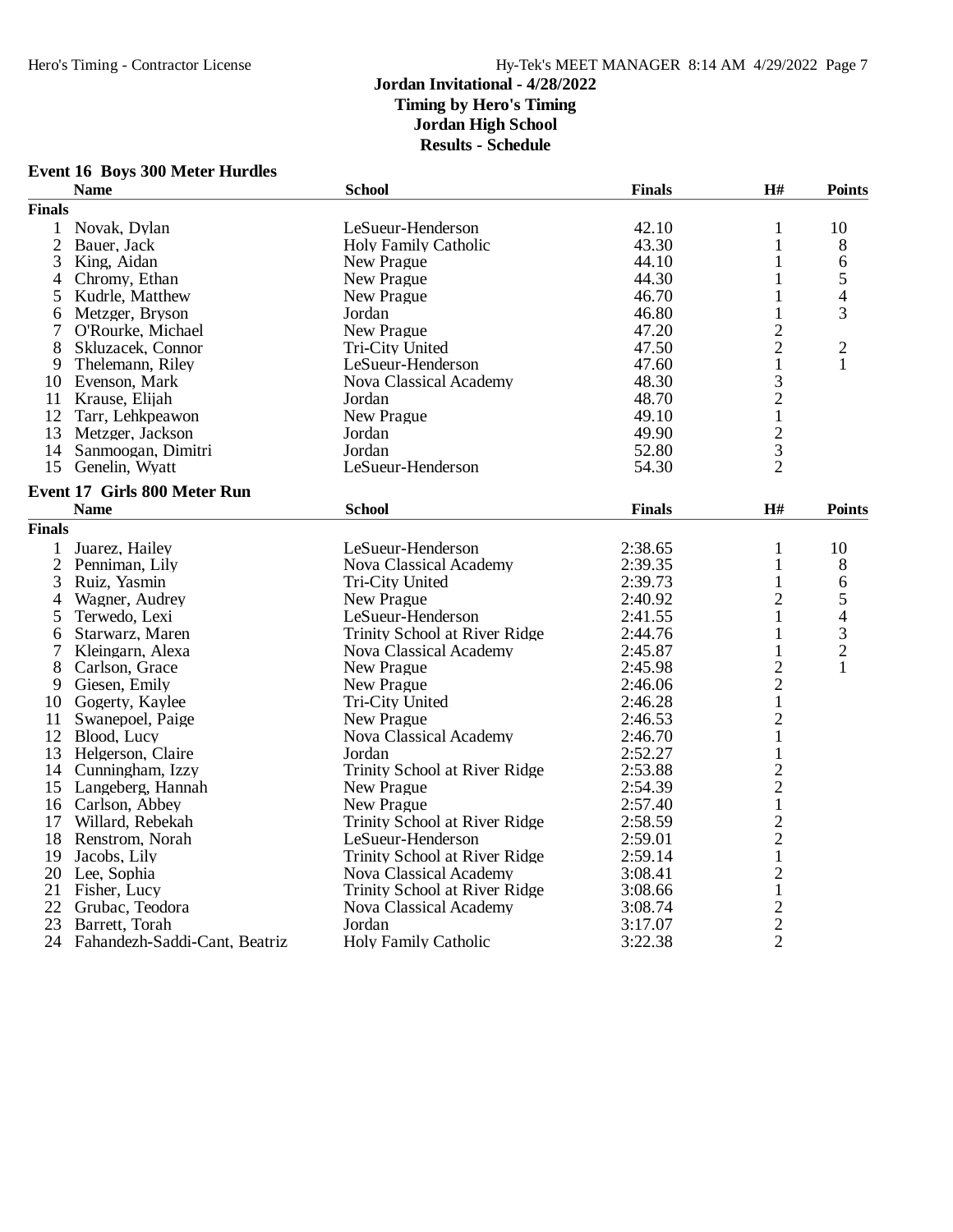| <b>Event 18 Boys 800 Meter Run</b> |  |  |  |  |
|------------------------------------|--|--|--|--|
|------------------------------------|--|--|--|--|

|                | Event to Boys ouu meter kun   |                               |               |                                            |                          |
|----------------|-------------------------------|-------------------------------|---------------|--------------------------------------------|--------------------------|
|                | <b>Name</b>                   | <b>School</b>                 | <b>Finals</b> | H#                                         | <b>Points</b>            |
| <b>Finals</b>  |                               |                               |               |                                            |                          |
| 1              | Martin, Zach                  | Trinity School at River Ridge | 2:04.70       | 1                                          | 10                       |
| $\mathfrak{2}$ | Farber, Nickolai              | Nova Classical Academy        | 2:06.10       | 1                                          | 8                        |
| 3              | O'Keefe, Thomas               | Nova Classical Academy        | 2:15.90       | 1                                          | 6                        |
| 4              | Goecke, Chase                 | Tri-City United               | 2:18.60       | 1                                          | 5                        |
| 5              | Trygestad, Chase              | New Prague                    | 2:20.60       | 1                                          | $\overline{\mathcal{L}}$ |
| 6              | Delost, Andy                  | New Prague                    | 2:20.90       | 1                                          | $\overline{3}$           |
| 7              | Harms, Everett                | New Prague                    | 2:21.00       | 1                                          | $\overline{2}$           |
| 8              | Rosemeier, Aidan              | New Prague                    | 2:21.30       | 1                                          |                          |
| 9              | Jackson, Wells                | Jordan                        | 2:23.10       | 1                                          | 1                        |
|                | 10 Gregory, Micah             | Trinity School at River Ridge | 2:23.62       | 2                                          |                          |
| 11             | Wohler, Azariah               | Trinity School at River Ridge | 2:24.30       | 1                                          |                          |
| 12             | Kimbrell, Finley              | Nova Classical Academy        | 2:26.40       | 1                                          |                          |
| 13             | Fitterer, Grant               | Tri-City United               | 2:27.35       |                                            |                          |
|                | 14 Warden, Jacob              | Jordan                        | 2:27.67       |                                            |                          |
| 15             | Juarez, Josiah                | LeSueur-Henderson             | 2:27.77       |                                            |                          |
|                |                               |                               | 2:30.53       | $\begin{array}{c} 2 \\ 2 \\ 2 \end{array}$ |                          |
|                | 16 Walters, Cole              | Tri-City United               |               |                                            |                          |
| 17             | Norberg, Andrew               | Jordan                        | 2:30.68       |                                            |                          |
| 18             | Hemann, Drew                  | New Prague                    | 2:31.06       |                                            |                          |
| 19             | Steinhoff, Henry              | Trinity School at River Ridge | 2:31.93       | $\begin{array}{c} 2 \\ 2 \\ 2 \end{array}$ |                          |
|                | 20 Braatz, Lucas              | Tri-City United               | 2:33.00       |                                            |                          |
| 21             | Lederle, Antonio              | Jordan                        | 2:38.00       | $\mathbf{1}$                               |                          |
|                | 22 Graff, Kaden               | LeSueur-Henderson             | 2:38.37       | $\overline{c}$                             |                          |
| 23             | Goecke, Cole                  | Tri-City United               | 2:43.04       | $\overline{2}$                             |                          |
|                | Event 19 Girls 200 Meter Dash |                               |               |                                            |                          |
|                | <b>Name</b>                   | <b>School</b>                 | <b>Finals</b> | H#                                         | <b>Points</b>            |
| <b>Finals</b>  |                               |                               |               |                                            |                          |
| 1              | Akinmusire, Seyi              | Nova Classical Academy        | 27.70         | 1                                          | 10                       |
| $\overline{2}$ | Bruegger, Ava                 | New Prague                    | 27.80         | 1                                          | 8                        |
| 3              | Mushitz, Baylee               | New Prague                    | 28.10         | 1                                          | 6                        |
| 4              | Wagner, Grace                 | LeSueur-Henderson             | 28.20         |                                            | 5                        |
| 5              | Sackett, Jeri                 | New Prague                    | 28.50         | 1                                          | 4                        |
| 6              | Hicks, Mia                    | Nova Classical Academy        | 28.90         | 1                                          | 3                        |
| 7              | Nelson, Ashlee                | New Prague                    | 29.00         | $\overline{c}$                             |                          |
| 8              | Willson, Clare                | Trinity School at River Ridge | 29.10         | $\overline{c}$                             | $\mathbf{1}$             |
| 8              | Hartwig, Kaitlyn              | Tri-City United               | 29.10         | $\overline{c}$                             | $\mathbf{1}$             |
| 8              |                               |                               | 29.10         | $\mathbf 1$                                | $\mathbf{1}$             |
|                | Houn, Lauren                  | Tri-City United               |               | $\overline{2}$                             |                          |
| 11             | Haugen, Makayla               | Jordan                        | 29.60         |                                            |                          |
| 11             | Stensland, Maria              | Jordan                        | 29.60         | $\frac{2}{3}$                              |                          |
| 13             | Goebel, Reagan                | Jordan                        | 29.80         |                                            |                          |
| 14             | Ophus, Paige                  | New Prague                    | 30.10         | 3                                          |                          |
| 15             | Koerpel, Ailish               | Trinity School at River Ridge | 30.20         | 3                                          |                          |
| 15             | Griffin, Zoe                  | <b>Holy Family Catholic</b>   | 30.20         | 3                                          |                          |
| 15             | Rynda, Allison                | <b>Tri-City United</b>        | 30.20         | $\overline{c}$                             |                          |
| 18             | Fredrickson, Kathryn          | Trinity School at River Ridge | 30.50         | $\overline{c}$                             |                          |
| 19             | Bye, Adi                      | Trinity School at River Ridge | 30.70         | $\overline{3}$                             |                          |
|                | 20 Lopez, Guadalupe           | Tri-City United               | 31.20         | 4                                          |                          |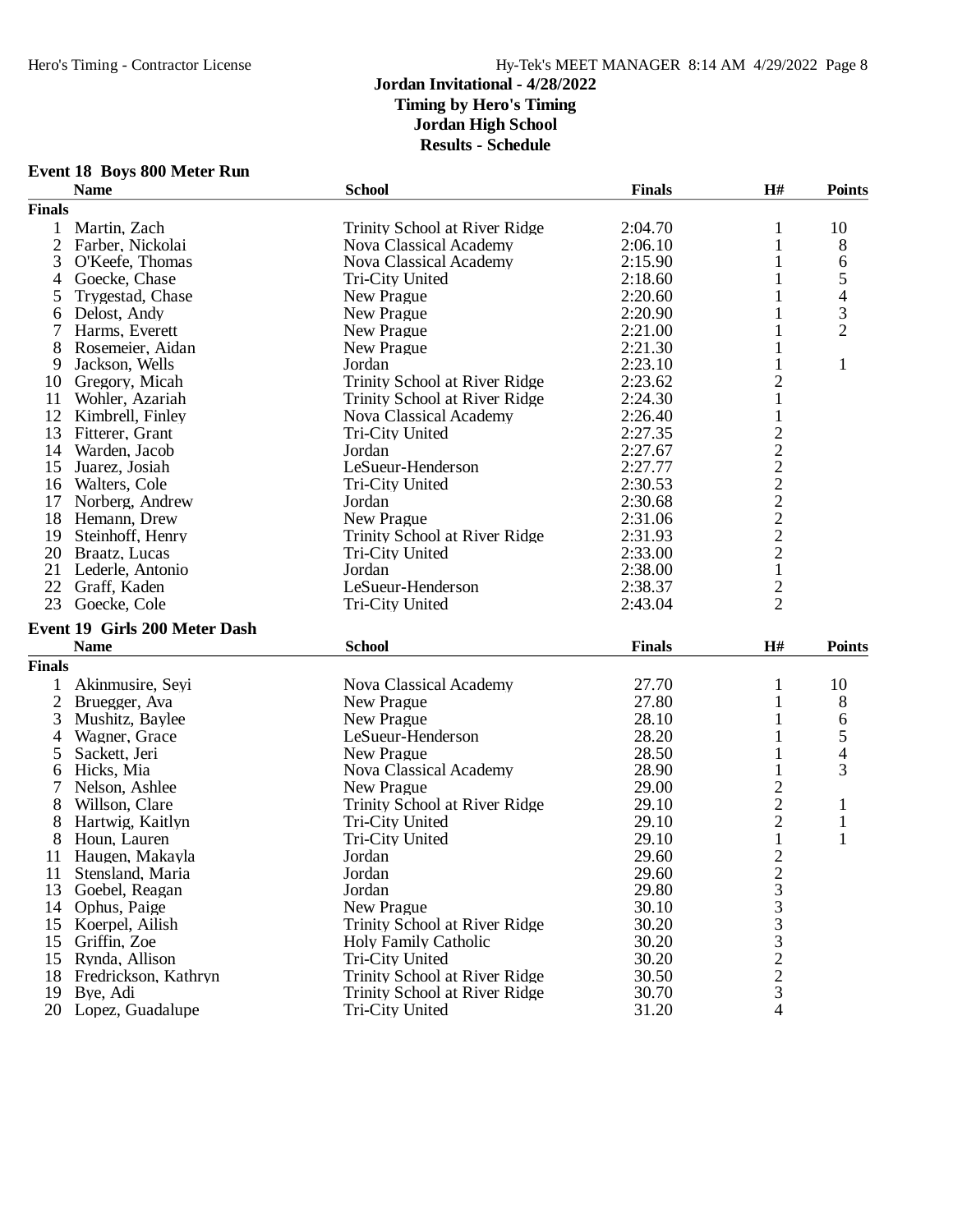#### **Jordan Invitational - 4/28/2022 Timing by Hero's Timing Jordan High School**

**Results - Schedule**

# **Finals ... (Event 19 Girls 200 Meter Dash)**

|                | <b>Name</b>                         | <b>School</b>                 | <b>Finals</b> | H#                                              | <b>Points</b>            |
|----------------|-------------------------------------|-------------------------------|---------------|-------------------------------------------------|--------------------------|
| 21             | Michalak, Lizzie                    | Trinity School at River Ridge | 31.40         | 3                                               |                          |
| 22             | Hesse-Moline, Helena                | Trinity School at River Ridge | 31.60         | 4                                               |                          |
| 23             | Perrin-Smith, Chloe                 | Holy Family Catholic          | 32.00         |                                                 |                          |
| 23             | Luna, Ruby                          | Tri-City United               | 32.00         | $\frac{4}{3}$                                   |                          |
| 25             | Goncharuk, Anita                    | Nova Classical Academy        | 32.20         | $\overline{4}$                                  |                          |
| 26             | Flaskamp, Aubrey                    | New Prague                    | 32.30         | $\overline{\mathcal{L}}$                        |                          |
| 27             | Smykalski, Melanie                  | LeSueur-Henderson             | 32.50         |                                                 |                          |
| 28             | Sampson, Sophia                     | LeSueur-Henderson             | 32.70         | 54554                                           |                          |
| 29             | Sullivan, Alexis                    | LeSueur-Henderson             | 32.90         |                                                 |                          |
| 30             | Heim, Maria                         | Nova Classical Academy        | 33.10         |                                                 |                          |
| 31             | Schuele, Zoe                        | <b>Holy Family Catholic</b>   | 34.10         |                                                 |                          |
| 32             | Schumacher, Samantha                | <b>Holy Family Catholic</b>   | 35.10         | 5                                               |                          |
|                | 33 Huynh, Angelina                  | <b>Holy Family Catholic</b>   | 35.80         | 5                                               |                          |
|                |                                     |                               |               |                                                 |                          |
|                | <b>Event 20 Boys 200 Meter Dash</b> |                               |               |                                                 |                          |
|                | <b>Name</b>                         | <b>School</b>                 | <b>Finals</b> | H#                                              | <b>Points</b>            |
| <b>Finals</b>  |                                     |                               |               |                                                 |                          |
| $\mathbf 1$    | Balasubramanian, Dhaylalan          | <b>Nova Classical Academy</b> | 22.90         | 1                                               | 10                       |
| $\overline{2}$ | Hoiland, Sebastian                  | <b>Nova Classical Academy</b> | 23.00         | 1                                               | 8                        |
| 3              | Novak, Dylan                        | LeSueur-Henderson             | 23.10         | 1                                               | 6                        |
| 4              | Grams, Jonathan                     | New Prague                    | 23.60         | 1                                               | 5                        |
| 5              | Stanger, Issac                      | New Prague                    | 23.61         | $\mathbf{1}$                                    | $\overline{\mathcal{L}}$ |
| 6              | Morris, Semaj                       | New Prague                    | 24.10         | $\overline{\mathbf{c}}$                         |                          |
| 7              | Reyes, Marco                        | Tri-City United               | 24.20         | $\mathbf{1}$                                    | $\frac{3}{2}$            |
| 8              | Peklo, Henry                        | Nova Classical Academy        | 24.30         | $\overline{c}$                                  | $\mathbf{1}$             |
| 9              | O'Connor, Carson                    | New Prague                    | 24.40         | $\,1$                                           |                          |
| 10             | Ceplecha, Jackson                   | Jordan                        | 24.50         |                                                 |                          |
|                |                                     | New Prague                    |               |                                                 |                          |
| 11             | Morris, Nino                        |                               | 24.60         |                                                 |                          |
| 12             | Paidosh, Kieran                     | <b>Holy Family Catholic</b>   | 24.70         | $22322$<br>$2234$                               |                          |
| 12             | Brown, Stanley                      | LeSueur-Henderson             | 24.70         |                                                 |                          |
| 14             | Flintrop, Connor                    | Tri-City United               | 24.80         |                                                 |                          |
| 15             | Red Wing, Thomas                    | <b>Holy Family Catholic</b>   | 25.10         |                                                 |                          |
| 16             | Nightingale, Mecca                  | Tri-City United               | 25.30         |                                                 |                          |
| 17             | Russo, Bennett                      | <b>Holy Family Catholic</b>   | 25.40         |                                                 |                          |
| 17             | West, Liam                          | LeSueur-Henderson             | 25.40         |                                                 |                          |
| 17             | Terwedo, Justin                     | LeSueur-Henderson             | 25.40         | $\begin{array}{c} 3 \\ 3 \\ 2 \\ 3 \end{array}$ |                          |
| 20             | Matos, Anthony                      | Trinity School at River Ridge | 25.50         |                                                 |                          |
| 21             | Rasmussen, Brandon                  | Jordan                        | 25.60         | $\overline{\mathcal{L}}$                        |                          |
| 21             | Balcazar, Rafael                    | Tri-City United               | 25.60         | $\overline{\mathcal{L}}$                        |                          |
| 23             | Oelrich, Parker                     | <b>Nova Classical Academy</b> | 25.70         | 3                                               |                          |
| 24             | Chimal, Abram                       | Tri-City United               | 25.90         | 4                                               |                          |
| 24             | Zarate, Alan                        | Jordan                        | 25.90         | 3                                               |                          |
| 26             | Oberg, James                        | Trinity School at River Ridge | 26.00         | $\overline{c}$                                  |                          |
| 26             | Jacobs, Soren                       | Trinity School at River Ridge | 26.00         | $\overline{\mathcal{A}}$                        |                          |
| 28             | Neubauer, Breck                     | <b>Holy Family Catholic</b>   | 26.40         | $\overline{4}$                                  |                          |
| 29             | Westerhaus, Thomas                  | <b>Holy Family Catholic</b>   | 26.50         | $\begin{array}{c} 3 \\ 5 \\ 4 \end{array}$      |                          |
| 30             | Thach, Wade                         | Jordan                        | 26.90         |                                                 |                          |
| 31             | Malundo, Malaki                     | Jordan                        | 27.00         |                                                 |                          |
| 31             | Stella, Jacob                       | Trinity School at River Ridge | 27.00         | 5                                               |                          |
|                |                                     |                               |               |                                                 |                          |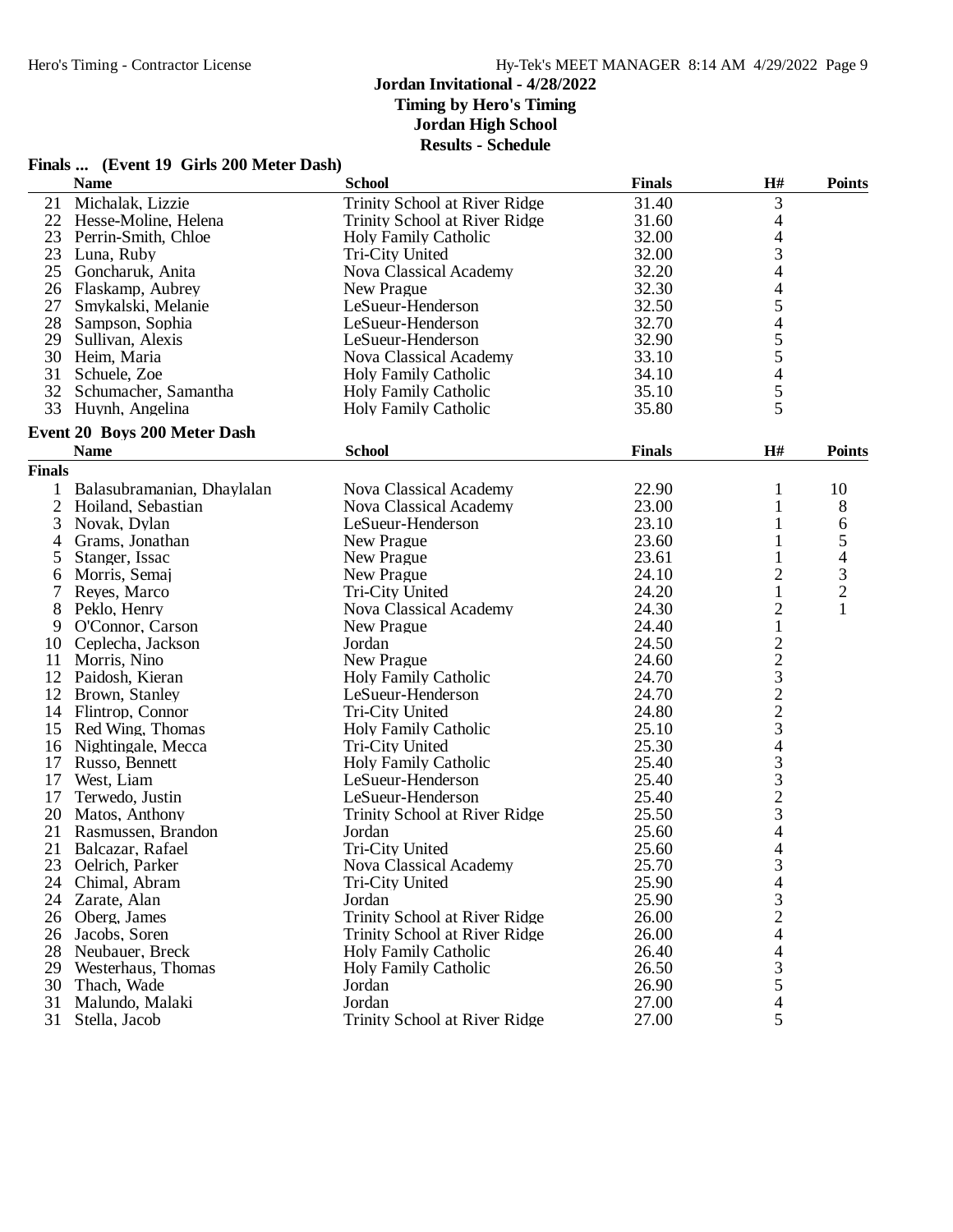# **Jordan Invitational - 4/28/2022 Timing by Hero's Timing Jordan High School**

**Results - Schedule**

|                | Finals  (Event 20 Boys 200 Meter Dash) |                               |               |               |                                            |
|----------------|----------------------------------------|-------------------------------|---------------|---------------|--------------------------------------------|
|                | <b>Name</b>                            | <b>School</b>                 | <b>Finals</b> | H#            | <b>Points</b>                              |
| 33             | Rojas, Kevin                           | LeSueur-Henderson             | 27.60         | 5             |                                            |
|                | 34 Ferrel, Bobby                       | LeSueur-Henderson             | 27.90         |               |                                            |
| 35             | Caplan, Tristan                        | Trinity School at River Ridge | 28.00         | $\frac{5}{5}$ |                                            |
| 36             | Viskocil, Eli                          | <b>Tri-City United</b>        | 28.50         |               |                                            |
| 37             | Barreto, David                         | Trinity School at River Ridge | 28.60         | 5             |                                            |
|                | <b>Event 21 Girls 3200 Meter Run</b>   |                               |               |               |                                            |
|                | <b>Name</b>                            | <b>School</b>                 | <b>Finals</b> |               | <b>Points</b>                              |
| <b>Finals</b>  |                                        |                               |               |               |                                            |
|                | Tomhave, Talia                         | Nova Classical Academy        | 13:03.20      |               | 10                                         |
| $\overline{2}$ | Smock, Tyler                           | Trinity School at River Ridge | 14:11.80      |               |                                            |
| 3              | Marek, Megan                           | Tri-City United               | 14:23.57      |               | $\begin{array}{c} 8 \\ 6 \\ 5 \end{array}$ |
|                |                                        |                               |               |               |                                            |
| 4              | Rondorf, Lillian                       | Tri-City United               | 14:29.65      |               |                                            |
| 5              | Williams, Mackenzie                    | Jordan                        | 14:31.84      |               | $\begin{array}{c} 4 \\ 3 \\ 2 \end{array}$ |
| 6              | Holicky, Maddie                        | New Prague                    | 15:02.15      |               |                                            |
| 7              | Stenger, Sydney                        | New Prague                    | 15:02.71      |               |                                            |
| 8              | Willard, Eliza                         | Trinity School at River Ridge | 16:42.65      |               |                                            |
|                | Event 22 Boys 3200 Meter Run           |                               |               |               |                                            |
|                | <b>Name</b>                            | <b>School</b>                 | <b>Finals</b> |               | <b>Points</b>                              |
| <b>Finals</b>  |                                        |                               |               |               |                                            |
|                | Krostue, Mitch                         | New Prague                    | 10:38.60      |               | 10                                         |
| $\overline{c}$ | Roufs, Liam                            | New Prague                    | 10:38.94      |               | 8                                          |
| 3              | Davis, Wyatt                           | New Prague                    | 11:04.14      |               | $\sqrt{6}$                                 |
| 4              | Weedman, Nicklaus                      | Jordan                        | 11:06.03      |               | 5                                          |
| 5              | Young, Seth                            | Jordan                        | 11:18.56      |               | 4                                          |
| 6              | Kulakevich, Thomas                     | New Prague                    | 11:55.24      |               |                                            |
|                | Andersen, Peter                        | Trinity School at River Ridge | 12:08.24      |               |                                            |
| 8              | Robrahn, Caleb                         | Tri-City United               | 12:09.68      |               | $\frac{3}{2}$                              |
| 9              | Jung, Andrew                           | Trinity School at River Ridge | 12:21.56      |               | $\mathbf{1}$                               |
| 10             |                                        | LeSueur-Henderson             | 12:41.20      |               |                                            |
| 11             | Greisen, Owen                          |                               | 13:24.61      |               |                                            |
|                | Axvig, Aidric                          | Trinity School at River Ridge |               |               |                                            |
|                | Event 23 Girls 4x400 Meter Relay       |                               |               |               |                                            |
|                | <b>Team</b>                            | <b>Relay</b>                  | <b>Finals</b> |               | <b>Points</b>                              |
| <b>Finals</b>  |                                        |                               |               |               |                                            |
|                | Jordan                                 | A                             | 4:22.60       |               | 10                                         |
| 2              | New Prague                             | A                             | 4:26.40       |               | 8                                          |
| 3              | Tri-City United                        | A                             | 4:43.40       |               | 6                                          |
|                | 4 Nova Classical Academy               | A                             | 4:45.10       |               | 5                                          |
| 5              | Trinity School at River Ridge          | A                             | 4:52.40       |               | 4                                          |
|                | <b>Event 24 Boys 4x400 Meter Relay</b> |                               |               |               |                                            |
|                | <b>Team</b>                            | <b>Relay</b>                  | <b>Finals</b> |               | <b>Points</b>                              |
| <b>Finals</b>  |                                        |                               |               |               |                                            |
| 1              | New Prague                             | A                             | 3:41.60       |               | 10                                         |
| 2              | Tri-City United                        | A                             | 3:49.20       |               | 8                                          |
| 3              | Trinity School at River Ridge          | A                             | 3:50.10       |               | 6                                          |
| 4              | <b>Holy Family Catholic</b>            | A                             | 3:55.70       |               | $\mathfrak s$                              |
| 5              | Nova Classical Academy                 | A                             | 3:58.50       |               | 4                                          |
|                |                                        |                               |               |               |                                            |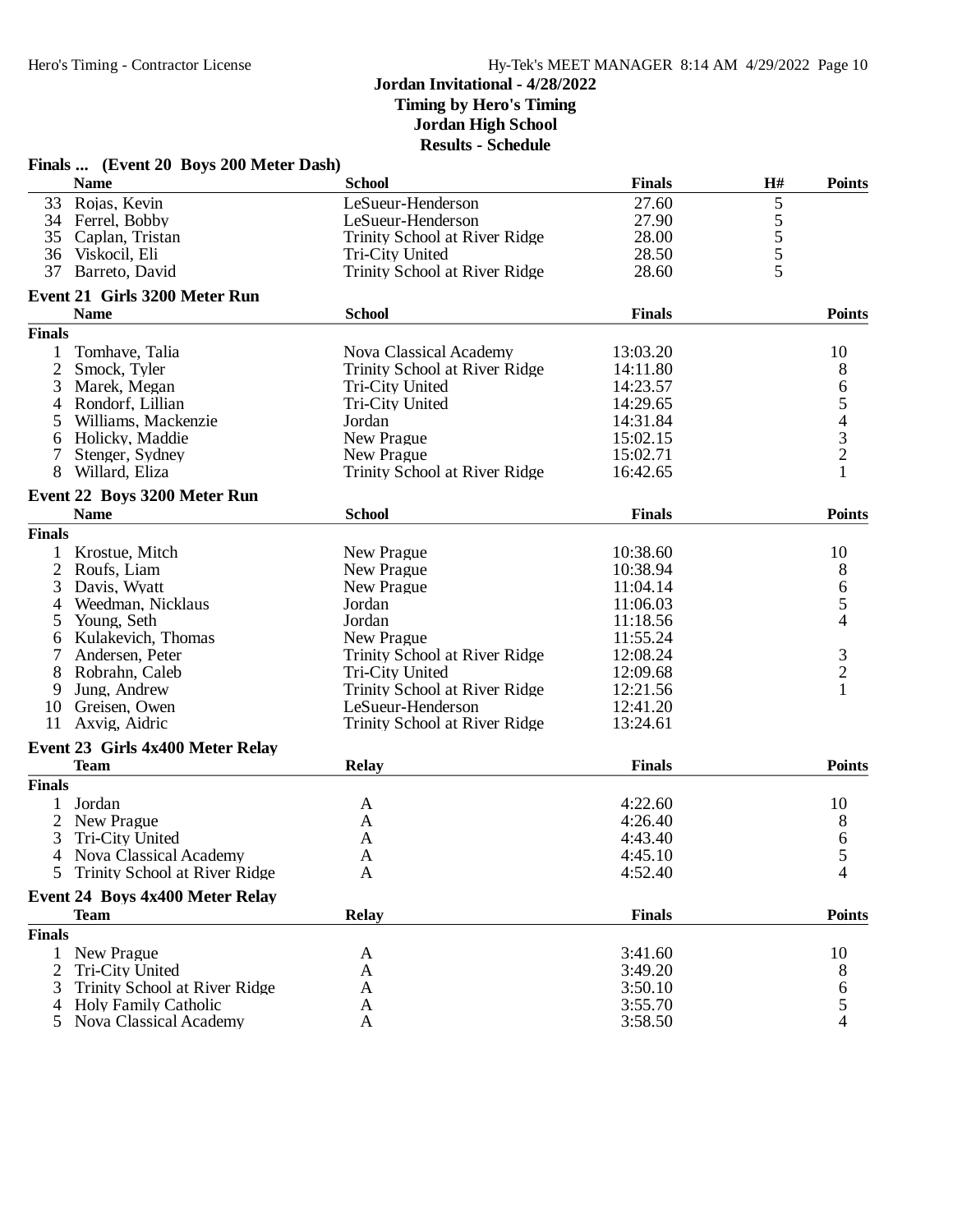| 6 Jordan<br>4:01.00<br>3<br>A<br><b>Event 25 Girls Shot Put</b><br><b>School</b><br>H#<br><b>Name</b><br><b>Finals</b><br><b>Finals</b><br>$\overline{c}$<br>10<br>Kubes, Julia<br>New Prague<br>34-06.00<br>1<br>$\overline{c}$<br>$\mathbf{2}$<br>$8\,$<br>Paulsen, Logan<br><b>Holy Family Catholic</b><br>32-03.50<br>$\frac{2}{2}$<br>3<br>6<br>Dooley, Maddie<br>Tri-City United<br>31-04.50<br>5<br>Fynboh, Olivia<br>Jordan<br>30-01.50<br>4<br>$\sqrt{2}$<br>$\begin{array}{c} 4 \\ 3 \\ 2 \end{array}$<br><b>Holy Family Catholic</b><br>Oconitrillo, Gabriela<br>30-00.50<br>5<br>$\overline{2}$<br>Klegstad, Hope<br>Jordan<br>28-09.00<br>6<br>$\overline{c}$<br>Tri-City United<br>28-06.50<br>7<br>Krocak, Kaia<br>$\overline{c}$<br>$\mathbf{1}$<br>8<br>27-09.00<br>Padelford, Ashdyn<br>New Prague<br>$\frac{2}{2}$<br>Theis, Sami<br>New Prague<br>27-01.00<br>9<br>Figueroa, Carolina<br>26-07.50<br>Tri-City United<br>10<br>$\overline{c}$<br>Jordan<br>26-05.00<br>11<br>Tieben, Natalie<br>$\overline{2}$<br>12<br>New Prague<br>26-04.00<br>Becher, Mandi<br>$\overline{2}$<br>13<br>26-04.00<br>Medina, Katelyn<br>New Prague<br>$\mathbf 1$<br>14<br>Bosch, Kaihley<br>Holy Family Catholic<br>25-11.50<br>$\mathbf{2}$<br>15<br>25-08.00<br>Borowicz, Savannah<br>Jordan<br>$\mathbf{1}$<br>Trinity School at River Ridge<br>23-02.50<br>16<br>Hesse-Moline, Helena<br>$\mathbf{2}$<br>23-01.00<br>17<br>Saemrow, Jacy<br>Tri-City United<br>18<br>22-03.00<br>1<br>Schwarz, Mia<br>LeSueur-Henderson<br>Odenthal, Elizabeth<br>Tri-City United<br>21-11.50<br>19<br>1<br>20<br>$21 - 10.00$<br>Terwedo, Drea<br>LeSueur-Henderson<br>1<br>21 Horkey, Abigail<br>21-05.50<br><b>Holy Family Catholic</b><br>22 Knippel, Charlotte<br>Trinity School at River Ridge<br>20-10.00<br>23<br>Nova Classical Academy<br>Brazelton, Amelie<br>19-11.00<br>24<br>Bravo, Naima<br>LeSueur-Henderson<br>19-06.00<br>1<br>25<br>Jordan<br>Vandersyde, Olivia<br>19-03.00<br>1<br>26<br>Trinity School at River Ridge<br>Michaud, Lilah<br>17-04.00<br>1<br>27<br>Belai, Eden<br>15-01.50<br>Trinity School at River Ridge<br>1<br><b>Event 26 Boys Shot Put</b><br><b>School</b><br><b>Name</b><br><b>Finals</b><br>H#<br><b>Finals</b><br><b>Holy Family Catholic</b><br>3<br>Mechtel, Benjamin<br>45-05.00<br>10<br>$\mathfrak{Z}$<br>Nawrocki, Peyton<br>Jordan<br>44-04.50<br>8<br>$\overline{2}$<br>3<br>3<br>6<br>New Prague<br>42-04.50<br>Burnham, Alexander<br>3<br>Schoenecker, Matthew<br>New Prague<br>42-00.50<br>5<br>4<br>3<br>41-01.00<br>4<br>5<br>Vosejpka, Mason<br>Tri-City United<br>$\frac{3}{2}$<br>Borowicz, Luke<br>39-06.50<br>3<br>Jordan<br>6<br>3<br><b>Holy Family Catholic</b><br>Red Wing, Thomas<br>39-00.00<br>3<br>$\mathbf{1}$<br>38-03.00<br>8<br>Stano, Holden<br>New Prague<br>$\mathfrak{Z}$<br>Hagen, Elijah<br>Jordan<br>38-00.00<br>9<br>$\overline{c}$<br>Peters, Alexander<br>Jordan<br>37-10.50<br>10<br>$\overline{c}$<br>37-09.50<br>11<br>Mejia, Isaac<br>New Prague<br>3<br>12<br>Schendel, Henry<br>Tri-City United<br>37-06.00<br>3<br>13<br>Meger, Luke<br>37-00.00<br>New Prague | Finals  (Event 24 Boys 4x400 Meter Relay) |              |               |               |
|---------------------------------------------------------------------------------------------------------------------------------------------------------------------------------------------------------------------------------------------------------------------------------------------------------------------------------------------------------------------------------------------------------------------------------------------------------------------------------------------------------------------------------------------------------------------------------------------------------------------------------------------------------------------------------------------------------------------------------------------------------------------------------------------------------------------------------------------------------------------------------------------------------------------------------------------------------------------------------------------------------------------------------------------------------------------------------------------------------------------------------------------------------------------------------------------------------------------------------------------------------------------------------------------------------------------------------------------------------------------------------------------------------------------------------------------------------------------------------------------------------------------------------------------------------------------------------------------------------------------------------------------------------------------------------------------------------------------------------------------------------------------------------------------------------------------------------------------------------------------------------------------------------------------------------------------------------------------------------------------------------------------------------------------------------------------------------------------------------------------------------------------------------------------------------------------------------------------------------------------------------------------------------------------------------------------------------------------------------------------------------------------------------------------------------------------------------------------------------------------------------------------------------------------------------------------------------------------------------------------------------------------------------------------------------------------------------------------------------------------------------------------------------------------------------------------------------------------------------------------------------------------------------------------------------------------------------------------------------------------------------------------------------------------------------------------------------------------------------------------------------------------------------|-------------------------------------------|--------------|---------------|---------------|
|                                                                                                                                                                                                                                                                                                                                                                                                                                                                                                                                                                                                                                                                                                                                                                                                                                                                                                                                                                                                                                                                                                                                                                                                                                                                                                                                                                                                                                                                                                                                                                                                                                                                                                                                                                                                                                                                                                                                                                                                                                                                                                                                                                                                                                                                                                                                                                                                                                                                                                                                                                                                                                                                                                                                                                                                                                                                                                                                                                                                                                                                                                                                                         | <b>Team</b>                               | <b>Relay</b> | <b>Finals</b> | <b>Points</b> |
|                                                                                                                                                                                                                                                                                                                                                                                                                                                                                                                                                                                                                                                                                                                                                                                                                                                                                                                                                                                                                                                                                                                                                                                                                                                                                                                                                                                                                                                                                                                                                                                                                                                                                                                                                                                                                                                                                                                                                                                                                                                                                                                                                                                                                                                                                                                                                                                                                                                                                                                                                                                                                                                                                                                                                                                                                                                                                                                                                                                                                                                                                                                                                         |                                           |              |               |               |
|                                                                                                                                                                                                                                                                                                                                                                                                                                                                                                                                                                                                                                                                                                                                                                                                                                                                                                                                                                                                                                                                                                                                                                                                                                                                                                                                                                                                                                                                                                                                                                                                                                                                                                                                                                                                                                                                                                                                                                                                                                                                                                                                                                                                                                                                                                                                                                                                                                                                                                                                                                                                                                                                                                                                                                                                                                                                                                                                                                                                                                                                                                                                                         |                                           |              |               |               |
|                                                                                                                                                                                                                                                                                                                                                                                                                                                                                                                                                                                                                                                                                                                                                                                                                                                                                                                                                                                                                                                                                                                                                                                                                                                                                                                                                                                                                                                                                                                                                                                                                                                                                                                                                                                                                                                                                                                                                                                                                                                                                                                                                                                                                                                                                                                                                                                                                                                                                                                                                                                                                                                                                                                                                                                                                                                                                                                                                                                                                                                                                                                                                         |                                           |              |               | <b>Points</b> |
|                                                                                                                                                                                                                                                                                                                                                                                                                                                                                                                                                                                                                                                                                                                                                                                                                                                                                                                                                                                                                                                                                                                                                                                                                                                                                                                                                                                                                                                                                                                                                                                                                                                                                                                                                                                                                                                                                                                                                                                                                                                                                                                                                                                                                                                                                                                                                                                                                                                                                                                                                                                                                                                                                                                                                                                                                                                                                                                                                                                                                                                                                                                                                         |                                           |              |               |               |
|                                                                                                                                                                                                                                                                                                                                                                                                                                                                                                                                                                                                                                                                                                                                                                                                                                                                                                                                                                                                                                                                                                                                                                                                                                                                                                                                                                                                                                                                                                                                                                                                                                                                                                                                                                                                                                                                                                                                                                                                                                                                                                                                                                                                                                                                                                                                                                                                                                                                                                                                                                                                                                                                                                                                                                                                                                                                                                                                                                                                                                                                                                                                                         |                                           |              |               |               |
|                                                                                                                                                                                                                                                                                                                                                                                                                                                                                                                                                                                                                                                                                                                                                                                                                                                                                                                                                                                                                                                                                                                                                                                                                                                                                                                                                                                                                                                                                                                                                                                                                                                                                                                                                                                                                                                                                                                                                                                                                                                                                                                                                                                                                                                                                                                                                                                                                                                                                                                                                                                                                                                                                                                                                                                                                                                                                                                                                                                                                                                                                                                                                         |                                           |              |               |               |
|                                                                                                                                                                                                                                                                                                                                                                                                                                                                                                                                                                                                                                                                                                                                                                                                                                                                                                                                                                                                                                                                                                                                                                                                                                                                                                                                                                                                                                                                                                                                                                                                                                                                                                                                                                                                                                                                                                                                                                                                                                                                                                                                                                                                                                                                                                                                                                                                                                                                                                                                                                                                                                                                                                                                                                                                                                                                                                                                                                                                                                                                                                                                                         |                                           |              |               |               |
|                                                                                                                                                                                                                                                                                                                                                                                                                                                                                                                                                                                                                                                                                                                                                                                                                                                                                                                                                                                                                                                                                                                                                                                                                                                                                                                                                                                                                                                                                                                                                                                                                                                                                                                                                                                                                                                                                                                                                                                                                                                                                                                                                                                                                                                                                                                                                                                                                                                                                                                                                                                                                                                                                                                                                                                                                                                                                                                                                                                                                                                                                                                                                         |                                           |              |               |               |
|                                                                                                                                                                                                                                                                                                                                                                                                                                                                                                                                                                                                                                                                                                                                                                                                                                                                                                                                                                                                                                                                                                                                                                                                                                                                                                                                                                                                                                                                                                                                                                                                                                                                                                                                                                                                                                                                                                                                                                                                                                                                                                                                                                                                                                                                                                                                                                                                                                                                                                                                                                                                                                                                                                                                                                                                                                                                                                                                                                                                                                                                                                                                                         |                                           |              |               |               |
|                                                                                                                                                                                                                                                                                                                                                                                                                                                                                                                                                                                                                                                                                                                                                                                                                                                                                                                                                                                                                                                                                                                                                                                                                                                                                                                                                                                                                                                                                                                                                                                                                                                                                                                                                                                                                                                                                                                                                                                                                                                                                                                                                                                                                                                                                                                                                                                                                                                                                                                                                                                                                                                                                                                                                                                                                                                                                                                                                                                                                                                                                                                                                         |                                           |              |               |               |
|                                                                                                                                                                                                                                                                                                                                                                                                                                                                                                                                                                                                                                                                                                                                                                                                                                                                                                                                                                                                                                                                                                                                                                                                                                                                                                                                                                                                                                                                                                                                                                                                                                                                                                                                                                                                                                                                                                                                                                                                                                                                                                                                                                                                                                                                                                                                                                                                                                                                                                                                                                                                                                                                                                                                                                                                                                                                                                                                                                                                                                                                                                                                                         |                                           |              |               |               |
|                                                                                                                                                                                                                                                                                                                                                                                                                                                                                                                                                                                                                                                                                                                                                                                                                                                                                                                                                                                                                                                                                                                                                                                                                                                                                                                                                                                                                                                                                                                                                                                                                                                                                                                                                                                                                                                                                                                                                                                                                                                                                                                                                                                                                                                                                                                                                                                                                                                                                                                                                                                                                                                                                                                                                                                                                                                                                                                                                                                                                                                                                                                                                         |                                           |              |               |               |
|                                                                                                                                                                                                                                                                                                                                                                                                                                                                                                                                                                                                                                                                                                                                                                                                                                                                                                                                                                                                                                                                                                                                                                                                                                                                                                                                                                                                                                                                                                                                                                                                                                                                                                                                                                                                                                                                                                                                                                                                                                                                                                                                                                                                                                                                                                                                                                                                                                                                                                                                                                                                                                                                                                                                                                                                                                                                                                                                                                                                                                                                                                                                                         |                                           |              |               |               |
|                                                                                                                                                                                                                                                                                                                                                                                                                                                                                                                                                                                                                                                                                                                                                                                                                                                                                                                                                                                                                                                                                                                                                                                                                                                                                                                                                                                                                                                                                                                                                                                                                                                                                                                                                                                                                                                                                                                                                                                                                                                                                                                                                                                                                                                                                                                                                                                                                                                                                                                                                                                                                                                                                                                                                                                                                                                                                                                                                                                                                                                                                                                                                         |                                           |              |               |               |
|                                                                                                                                                                                                                                                                                                                                                                                                                                                                                                                                                                                                                                                                                                                                                                                                                                                                                                                                                                                                                                                                                                                                                                                                                                                                                                                                                                                                                                                                                                                                                                                                                                                                                                                                                                                                                                                                                                                                                                                                                                                                                                                                                                                                                                                                                                                                                                                                                                                                                                                                                                                                                                                                                                                                                                                                                                                                                                                                                                                                                                                                                                                                                         |                                           |              |               |               |
|                                                                                                                                                                                                                                                                                                                                                                                                                                                                                                                                                                                                                                                                                                                                                                                                                                                                                                                                                                                                                                                                                                                                                                                                                                                                                                                                                                                                                                                                                                                                                                                                                                                                                                                                                                                                                                                                                                                                                                                                                                                                                                                                                                                                                                                                                                                                                                                                                                                                                                                                                                                                                                                                                                                                                                                                                                                                                                                                                                                                                                                                                                                                                         |                                           |              |               |               |
|                                                                                                                                                                                                                                                                                                                                                                                                                                                                                                                                                                                                                                                                                                                                                                                                                                                                                                                                                                                                                                                                                                                                                                                                                                                                                                                                                                                                                                                                                                                                                                                                                                                                                                                                                                                                                                                                                                                                                                                                                                                                                                                                                                                                                                                                                                                                                                                                                                                                                                                                                                                                                                                                                                                                                                                                                                                                                                                                                                                                                                                                                                                                                         |                                           |              |               |               |
|                                                                                                                                                                                                                                                                                                                                                                                                                                                                                                                                                                                                                                                                                                                                                                                                                                                                                                                                                                                                                                                                                                                                                                                                                                                                                                                                                                                                                                                                                                                                                                                                                                                                                                                                                                                                                                                                                                                                                                                                                                                                                                                                                                                                                                                                                                                                                                                                                                                                                                                                                                                                                                                                                                                                                                                                                                                                                                                                                                                                                                                                                                                                                         |                                           |              |               |               |
|                                                                                                                                                                                                                                                                                                                                                                                                                                                                                                                                                                                                                                                                                                                                                                                                                                                                                                                                                                                                                                                                                                                                                                                                                                                                                                                                                                                                                                                                                                                                                                                                                                                                                                                                                                                                                                                                                                                                                                                                                                                                                                                                                                                                                                                                                                                                                                                                                                                                                                                                                                                                                                                                                                                                                                                                                                                                                                                                                                                                                                                                                                                                                         |                                           |              |               |               |
|                                                                                                                                                                                                                                                                                                                                                                                                                                                                                                                                                                                                                                                                                                                                                                                                                                                                                                                                                                                                                                                                                                                                                                                                                                                                                                                                                                                                                                                                                                                                                                                                                                                                                                                                                                                                                                                                                                                                                                                                                                                                                                                                                                                                                                                                                                                                                                                                                                                                                                                                                                                                                                                                                                                                                                                                                                                                                                                                                                                                                                                                                                                                                         |                                           |              |               |               |
|                                                                                                                                                                                                                                                                                                                                                                                                                                                                                                                                                                                                                                                                                                                                                                                                                                                                                                                                                                                                                                                                                                                                                                                                                                                                                                                                                                                                                                                                                                                                                                                                                                                                                                                                                                                                                                                                                                                                                                                                                                                                                                                                                                                                                                                                                                                                                                                                                                                                                                                                                                                                                                                                                                                                                                                                                                                                                                                                                                                                                                                                                                                                                         |                                           |              |               |               |
|                                                                                                                                                                                                                                                                                                                                                                                                                                                                                                                                                                                                                                                                                                                                                                                                                                                                                                                                                                                                                                                                                                                                                                                                                                                                                                                                                                                                                                                                                                                                                                                                                                                                                                                                                                                                                                                                                                                                                                                                                                                                                                                                                                                                                                                                                                                                                                                                                                                                                                                                                                                                                                                                                                                                                                                                                                                                                                                                                                                                                                                                                                                                                         |                                           |              |               |               |
|                                                                                                                                                                                                                                                                                                                                                                                                                                                                                                                                                                                                                                                                                                                                                                                                                                                                                                                                                                                                                                                                                                                                                                                                                                                                                                                                                                                                                                                                                                                                                                                                                                                                                                                                                                                                                                                                                                                                                                                                                                                                                                                                                                                                                                                                                                                                                                                                                                                                                                                                                                                                                                                                                                                                                                                                                                                                                                                                                                                                                                                                                                                                                         |                                           |              |               |               |
|                                                                                                                                                                                                                                                                                                                                                                                                                                                                                                                                                                                                                                                                                                                                                                                                                                                                                                                                                                                                                                                                                                                                                                                                                                                                                                                                                                                                                                                                                                                                                                                                                                                                                                                                                                                                                                                                                                                                                                                                                                                                                                                                                                                                                                                                                                                                                                                                                                                                                                                                                                                                                                                                                                                                                                                                                                                                                                                                                                                                                                                                                                                                                         |                                           |              |               |               |
|                                                                                                                                                                                                                                                                                                                                                                                                                                                                                                                                                                                                                                                                                                                                                                                                                                                                                                                                                                                                                                                                                                                                                                                                                                                                                                                                                                                                                                                                                                                                                                                                                                                                                                                                                                                                                                                                                                                                                                                                                                                                                                                                                                                                                                                                                                                                                                                                                                                                                                                                                                                                                                                                                                                                                                                                                                                                                                                                                                                                                                                                                                                                                         |                                           |              |               |               |
|                                                                                                                                                                                                                                                                                                                                                                                                                                                                                                                                                                                                                                                                                                                                                                                                                                                                                                                                                                                                                                                                                                                                                                                                                                                                                                                                                                                                                                                                                                                                                                                                                                                                                                                                                                                                                                                                                                                                                                                                                                                                                                                                                                                                                                                                                                                                                                                                                                                                                                                                                                                                                                                                                                                                                                                                                                                                                                                                                                                                                                                                                                                                                         |                                           |              |               |               |
|                                                                                                                                                                                                                                                                                                                                                                                                                                                                                                                                                                                                                                                                                                                                                                                                                                                                                                                                                                                                                                                                                                                                                                                                                                                                                                                                                                                                                                                                                                                                                                                                                                                                                                                                                                                                                                                                                                                                                                                                                                                                                                                                                                                                                                                                                                                                                                                                                                                                                                                                                                                                                                                                                                                                                                                                                                                                                                                                                                                                                                                                                                                                                         |                                           |              |               |               |
|                                                                                                                                                                                                                                                                                                                                                                                                                                                                                                                                                                                                                                                                                                                                                                                                                                                                                                                                                                                                                                                                                                                                                                                                                                                                                                                                                                                                                                                                                                                                                                                                                                                                                                                                                                                                                                                                                                                                                                                                                                                                                                                                                                                                                                                                                                                                                                                                                                                                                                                                                                                                                                                                                                                                                                                                                                                                                                                                                                                                                                                                                                                                                         |                                           |              |               |               |
|                                                                                                                                                                                                                                                                                                                                                                                                                                                                                                                                                                                                                                                                                                                                                                                                                                                                                                                                                                                                                                                                                                                                                                                                                                                                                                                                                                                                                                                                                                                                                                                                                                                                                                                                                                                                                                                                                                                                                                                                                                                                                                                                                                                                                                                                                                                                                                                                                                                                                                                                                                                                                                                                                                                                                                                                                                                                                                                                                                                                                                                                                                                                                         |                                           |              |               |               |
|                                                                                                                                                                                                                                                                                                                                                                                                                                                                                                                                                                                                                                                                                                                                                                                                                                                                                                                                                                                                                                                                                                                                                                                                                                                                                                                                                                                                                                                                                                                                                                                                                                                                                                                                                                                                                                                                                                                                                                                                                                                                                                                                                                                                                                                                                                                                                                                                                                                                                                                                                                                                                                                                                                                                                                                                                                                                                                                                                                                                                                                                                                                                                         |                                           |              |               |               |
|                                                                                                                                                                                                                                                                                                                                                                                                                                                                                                                                                                                                                                                                                                                                                                                                                                                                                                                                                                                                                                                                                                                                                                                                                                                                                                                                                                                                                                                                                                                                                                                                                                                                                                                                                                                                                                                                                                                                                                                                                                                                                                                                                                                                                                                                                                                                                                                                                                                                                                                                                                                                                                                                                                                                                                                                                                                                                                                                                                                                                                                                                                                                                         |                                           |              |               |               |
|                                                                                                                                                                                                                                                                                                                                                                                                                                                                                                                                                                                                                                                                                                                                                                                                                                                                                                                                                                                                                                                                                                                                                                                                                                                                                                                                                                                                                                                                                                                                                                                                                                                                                                                                                                                                                                                                                                                                                                                                                                                                                                                                                                                                                                                                                                                                                                                                                                                                                                                                                                                                                                                                                                                                                                                                                                                                                                                                                                                                                                                                                                                                                         |                                           |              |               |               |
|                                                                                                                                                                                                                                                                                                                                                                                                                                                                                                                                                                                                                                                                                                                                                                                                                                                                                                                                                                                                                                                                                                                                                                                                                                                                                                                                                                                                                                                                                                                                                                                                                                                                                                                                                                                                                                                                                                                                                                                                                                                                                                                                                                                                                                                                                                                                                                                                                                                                                                                                                                                                                                                                                                                                                                                                                                                                                                                                                                                                                                                                                                                                                         |                                           |              |               |               |
|                                                                                                                                                                                                                                                                                                                                                                                                                                                                                                                                                                                                                                                                                                                                                                                                                                                                                                                                                                                                                                                                                                                                                                                                                                                                                                                                                                                                                                                                                                                                                                                                                                                                                                                                                                                                                                                                                                                                                                                                                                                                                                                                                                                                                                                                                                                                                                                                                                                                                                                                                                                                                                                                                                                                                                                                                                                                                                                                                                                                                                                                                                                                                         |                                           |              |               | <b>Points</b> |
|                                                                                                                                                                                                                                                                                                                                                                                                                                                                                                                                                                                                                                                                                                                                                                                                                                                                                                                                                                                                                                                                                                                                                                                                                                                                                                                                                                                                                                                                                                                                                                                                                                                                                                                                                                                                                                                                                                                                                                                                                                                                                                                                                                                                                                                                                                                                                                                                                                                                                                                                                                                                                                                                                                                                                                                                                                                                                                                                                                                                                                                                                                                                                         |                                           |              |               |               |
|                                                                                                                                                                                                                                                                                                                                                                                                                                                                                                                                                                                                                                                                                                                                                                                                                                                                                                                                                                                                                                                                                                                                                                                                                                                                                                                                                                                                                                                                                                                                                                                                                                                                                                                                                                                                                                                                                                                                                                                                                                                                                                                                                                                                                                                                                                                                                                                                                                                                                                                                                                                                                                                                                                                                                                                                                                                                                                                                                                                                                                                                                                                                                         |                                           |              |               |               |
|                                                                                                                                                                                                                                                                                                                                                                                                                                                                                                                                                                                                                                                                                                                                                                                                                                                                                                                                                                                                                                                                                                                                                                                                                                                                                                                                                                                                                                                                                                                                                                                                                                                                                                                                                                                                                                                                                                                                                                                                                                                                                                                                                                                                                                                                                                                                                                                                                                                                                                                                                                                                                                                                                                                                                                                                                                                                                                                                                                                                                                                                                                                                                         |                                           |              |               |               |
|                                                                                                                                                                                                                                                                                                                                                                                                                                                                                                                                                                                                                                                                                                                                                                                                                                                                                                                                                                                                                                                                                                                                                                                                                                                                                                                                                                                                                                                                                                                                                                                                                                                                                                                                                                                                                                                                                                                                                                                                                                                                                                                                                                                                                                                                                                                                                                                                                                                                                                                                                                                                                                                                                                                                                                                                                                                                                                                                                                                                                                                                                                                                                         |                                           |              |               |               |
|                                                                                                                                                                                                                                                                                                                                                                                                                                                                                                                                                                                                                                                                                                                                                                                                                                                                                                                                                                                                                                                                                                                                                                                                                                                                                                                                                                                                                                                                                                                                                                                                                                                                                                                                                                                                                                                                                                                                                                                                                                                                                                                                                                                                                                                                                                                                                                                                                                                                                                                                                                                                                                                                                                                                                                                                                                                                                                                                                                                                                                                                                                                                                         |                                           |              |               |               |
|                                                                                                                                                                                                                                                                                                                                                                                                                                                                                                                                                                                                                                                                                                                                                                                                                                                                                                                                                                                                                                                                                                                                                                                                                                                                                                                                                                                                                                                                                                                                                                                                                                                                                                                                                                                                                                                                                                                                                                                                                                                                                                                                                                                                                                                                                                                                                                                                                                                                                                                                                                                                                                                                                                                                                                                                                                                                                                                                                                                                                                                                                                                                                         |                                           |              |               |               |
|                                                                                                                                                                                                                                                                                                                                                                                                                                                                                                                                                                                                                                                                                                                                                                                                                                                                                                                                                                                                                                                                                                                                                                                                                                                                                                                                                                                                                                                                                                                                                                                                                                                                                                                                                                                                                                                                                                                                                                                                                                                                                                                                                                                                                                                                                                                                                                                                                                                                                                                                                                                                                                                                                                                                                                                                                                                                                                                                                                                                                                                                                                                                                         |                                           |              |               |               |
|                                                                                                                                                                                                                                                                                                                                                                                                                                                                                                                                                                                                                                                                                                                                                                                                                                                                                                                                                                                                                                                                                                                                                                                                                                                                                                                                                                                                                                                                                                                                                                                                                                                                                                                                                                                                                                                                                                                                                                                                                                                                                                                                                                                                                                                                                                                                                                                                                                                                                                                                                                                                                                                                                                                                                                                                                                                                                                                                                                                                                                                                                                                                                         |                                           |              |               |               |
|                                                                                                                                                                                                                                                                                                                                                                                                                                                                                                                                                                                                                                                                                                                                                                                                                                                                                                                                                                                                                                                                                                                                                                                                                                                                                                                                                                                                                                                                                                                                                                                                                                                                                                                                                                                                                                                                                                                                                                                                                                                                                                                                                                                                                                                                                                                                                                                                                                                                                                                                                                                                                                                                                                                                                                                                                                                                                                                                                                                                                                                                                                                                                         |                                           |              |               |               |
|                                                                                                                                                                                                                                                                                                                                                                                                                                                                                                                                                                                                                                                                                                                                                                                                                                                                                                                                                                                                                                                                                                                                                                                                                                                                                                                                                                                                                                                                                                                                                                                                                                                                                                                                                                                                                                                                                                                                                                                                                                                                                                                                                                                                                                                                                                                                                                                                                                                                                                                                                                                                                                                                                                                                                                                                                                                                                                                                                                                                                                                                                                                                                         |                                           |              |               |               |
|                                                                                                                                                                                                                                                                                                                                                                                                                                                                                                                                                                                                                                                                                                                                                                                                                                                                                                                                                                                                                                                                                                                                                                                                                                                                                                                                                                                                                                                                                                                                                                                                                                                                                                                                                                                                                                                                                                                                                                                                                                                                                                                                                                                                                                                                                                                                                                                                                                                                                                                                                                                                                                                                                                                                                                                                                                                                                                                                                                                                                                                                                                                                                         |                                           |              |               |               |
|                                                                                                                                                                                                                                                                                                                                                                                                                                                                                                                                                                                                                                                                                                                                                                                                                                                                                                                                                                                                                                                                                                                                                                                                                                                                                                                                                                                                                                                                                                                                                                                                                                                                                                                                                                                                                                                                                                                                                                                                                                                                                                                                                                                                                                                                                                                                                                                                                                                                                                                                                                                                                                                                                                                                                                                                                                                                                                                                                                                                                                                                                                                                                         |                                           |              |               |               |
|                                                                                                                                                                                                                                                                                                                                                                                                                                                                                                                                                                                                                                                                                                                                                                                                                                                                                                                                                                                                                                                                                                                                                                                                                                                                                                                                                                                                                                                                                                                                                                                                                                                                                                                                                                                                                                                                                                                                                                                                                                                                                                                                                                                                                                                                                                                                                                                                                                                                                                                                                                                                                                                                                                                                                                                                                                                                                                                                                                                                                                                                                                                                                         |                                           |              |               |               |
|                                                                                                                                                                                                                                                                                                                                                                                                                                                                                                                                                                                                                                                                                                                                                                                                                                                                                                                                                                                                                                                                                                                                                                                                                                                                                                                                                                                                                                                                                                                                                                                                                                                                                                                                                                                                                                                                                                                                                                                                                                                                                                                                                                                                                                                                                                                                                                                                                                                                                                                                                                                                                                                                                                                                                                                                                                                                                                                                                                                                                                                                                                                                                         |                                           |              |               |               |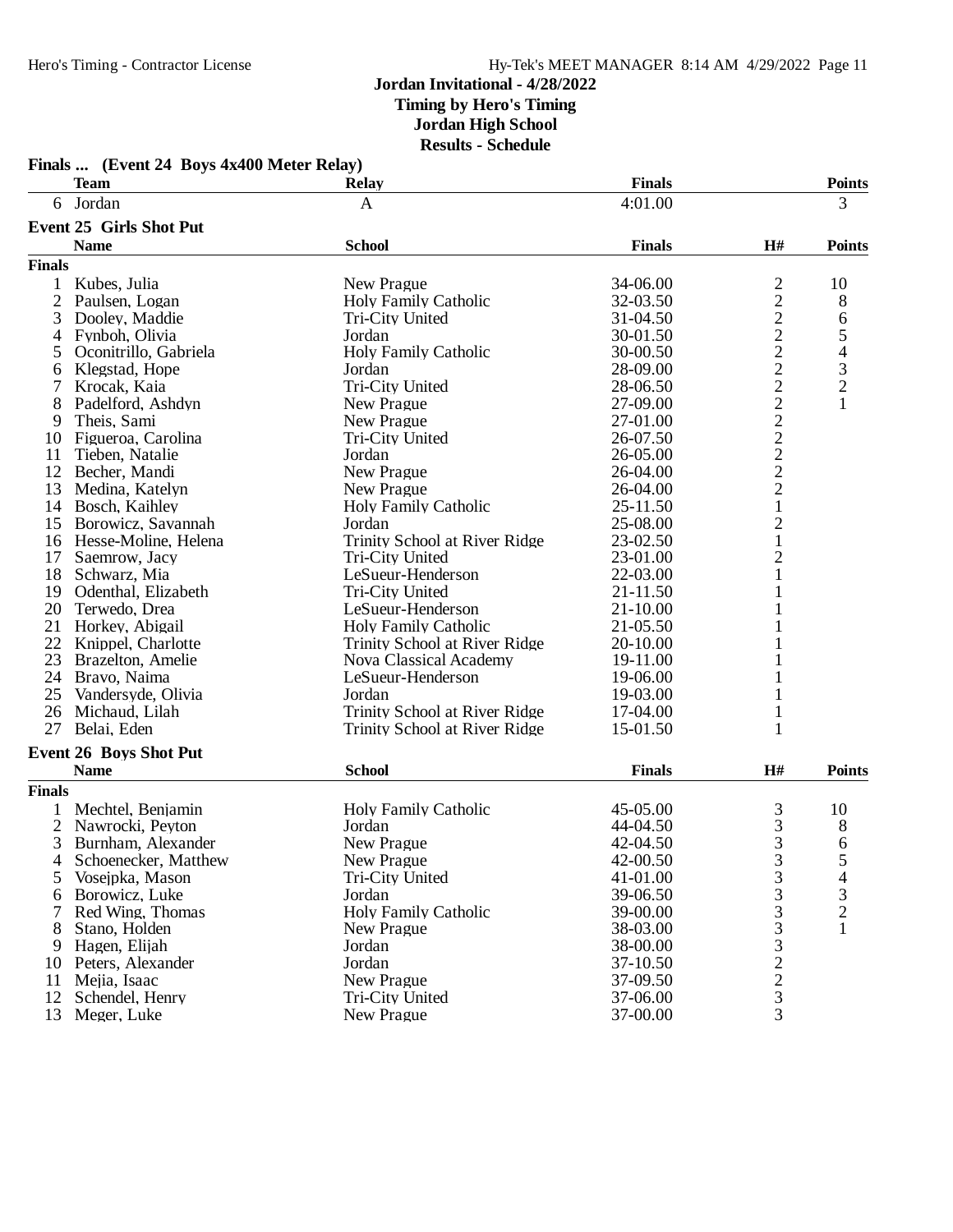|                | r mais  (Event 20 Doys Shot I at)<br><b>Name</b> | <b>School</b>                 | <b>Finals</b> | H#               | <b>Points</b>  |
|----------------|--------------------------------------------------|-------------------------------|---------------|------------------|----------------|
|                | 14 Corrigan, Evin                                | Nova Classical Academy        | 36-02.50      | 2                |                |
|                | 15 Johnson, Thomas                               | New Prague                    | 35-07.50      | $\boldsymbol{2}$ |                |
|                | 16 Stallock, Nicholas                            | Holy Family Catholic          | 35-07.00      | $\frac{2}{2}$    |                |
| 17             | Revenaugh, Silas                                 | Nova Classical Academy        | 33-09.00      |                  |                |
| 18             | Bresnan, Elijah                                  | <b>Holy Family Catholic</b>   | 33-07.50      | $\overline{c}$   |                |
|                | 19 Hache', Jakob                                 | Jordan                        | 33-01.00      | $\mathbf{1}$     |                |
|                | 20 Schley, Alex                                  | Tri-City United               | 32-11.50      | $\mathbf 1$      |                |
|                | 21 Anderson, Liam                                | Holy Family Catholic          | 32-09.00      | $\mathbf{1}$     |                |
|                | 22 Reinhardt, Mason                              | LeSueur-Henderson             | 32-05.00      | $\overline{c}$   |                |
| 23             | Fixsen, Joseph                                   | LeSueur-Henderson             | 32-03.50      | $\overline{2}$   |                |
|                | 24 Votel, Joseph                                 | Trinity School at River Ridge | 32-02.00      | $\mathbf{1}$     |                |
|                | 25 Brown, Daniel                                 | Nova Classical Academy        | 31-10.00      | $\mathbf{1}$     |                |
|                | 26 Skluzacek, Luke                               | Tri-City United               | 31-04.50      | $\overline{c}$   |                |
|                | 27 Sveningson, Adam                              | <b>Holy Family Catholic</b>   | 29-01.50      | $\mathbf{1}$     |                |
|                | 28 Caplan, Tristan                               | Trinity School at River Ridge | 26-00.00      |                  |                |
|                | 29 Connell, Corwin                               | Nova Classical Academy        | 25-06.50      | 1                |                |
| 30             | Shepard, Will                                    | Nova Classical Academy        | 20-07.00      | 1                |                |
| 31             | Robrahn, Caleb                                   | Tri-City United               | 19-09.00      | 1                |                |
|                | <b>Event 27 Girls Discus Throw</b>               |                               |               |                  |                |
|                | <b>Name</b>                                      | <b>School</b>                 | <b>Finals</b> | H#               | <b>Points</b>  |
| <b>Finals</b>  |                                                  |                               |               |                  |                |
| $\mathbf{1}$   | Paulsen, Logan                                   | <b>Holy Family Catholic</b>   | 102-04        | $\overline{c}$   | 10             |
| $\overline{2}$ | Tieben, Natalie                                  | Jordan                        | 91-06         | $\overline{c}$   | 8              |
| 3              | Klegstad, Hope                                   | Jordan                        | 83-03         | $\overline{2}$   | 6              |
| 4              | Theis, Sami                                      | New Prague                    | 82-01         | $\overline{c}$   | $\mathfrak{S}$ |
| 5              | Padelford, Ashdyn                                | New Prague                    | 76-04         | $\mathbf{1}$     | 4              |
| 6              | Krocak, Kaia                                     | Tri-City United               | $75-05$       | $\overline{c}$   | $\mathfrak{Z}$ |
| 7              | Fynboh, Olivia                                   | Jordan                        | 75-02         | $\overline{c}$   | $\overline{c}$ |
| 8              | Dooley, Maddie                                   | Tri-City United               | 74-03         | $\overline{c}$   | 1              |
|                | Oconitrillo, Gabriela                            | <b>Holy Family Catholic</b>   | $73-10$       | $\overline{2}$   |                |
| 9              |                                                  |                               | 73-01         | $\mathbf{1}$     |                |
| 10             | Medina, Katelyn                                  | New Prague                    |               |                  |                |
| 11             | Kubes, Julia                                     | New Prague                    | $72-10$       | $\sqrt{2}$       |                |
| 12             | Vandersyde, Olivia                               | Jordan                        | $67-11$       | $\mathbf{1}$     |                |
| 13             | Bosch, Kaihley                                   | <b>Holy Family Catholic</b>   | 67-06         | $\overline{2}$   |                |
|                | 14 Brazelton, Amelie                             | Nova Classical Academy        | $66-10$       | 1                |                |
| 15             | Willard, Eliza                                   | Trinity School at River Ridge | 66-06         | 1                |                |
| 16             | Saemrow, Jacy                                    | Tri-City United               | 65-00         | $\mathbf 1$      |                |
|                | 17 Lorenz, Tess                                  | Trinity School at River Ridge | $60 - 02$     | $\overline{c}$   |                |
|                | 18 Borowicz, Savannah                            | Jordan                        | 59-05         | $\mathbf{1}$     |                |
| 19             | Dahlke, Gabriella                                | Tri-City United               | $55-10$       |                  |                |
| 20             | Horkey, Abigail                                  | <b>Holy Family Catholic</b>   | 55-05         |                  |                |
| 21             | Ruger, Madeline                                  | Tri-City United               | 54-11         |                  |                |
| 22             | Schwarz, Mia                                     | LeSueur-Henderson             | 31-07         |                  |                |
| 23             | Bravo, Naima                                     | LeSueur-Henderson             | 31-07         |                  |                |
| ---            | Koerpel, Ailish                                  | Trinity School at River Ridge | <b>ND</b>     |                  |                |
|                | Terwedo, Drea                                    | LeSueur-Henderson             | <b>FOUL</b>   | 2                |                |
|                | Becher, Mandi                                    | New Prague                    | <b>FOUL</b>   | $\overline{2}$   |                |

# **Finals ... (Event 26 Boys Shot Put)**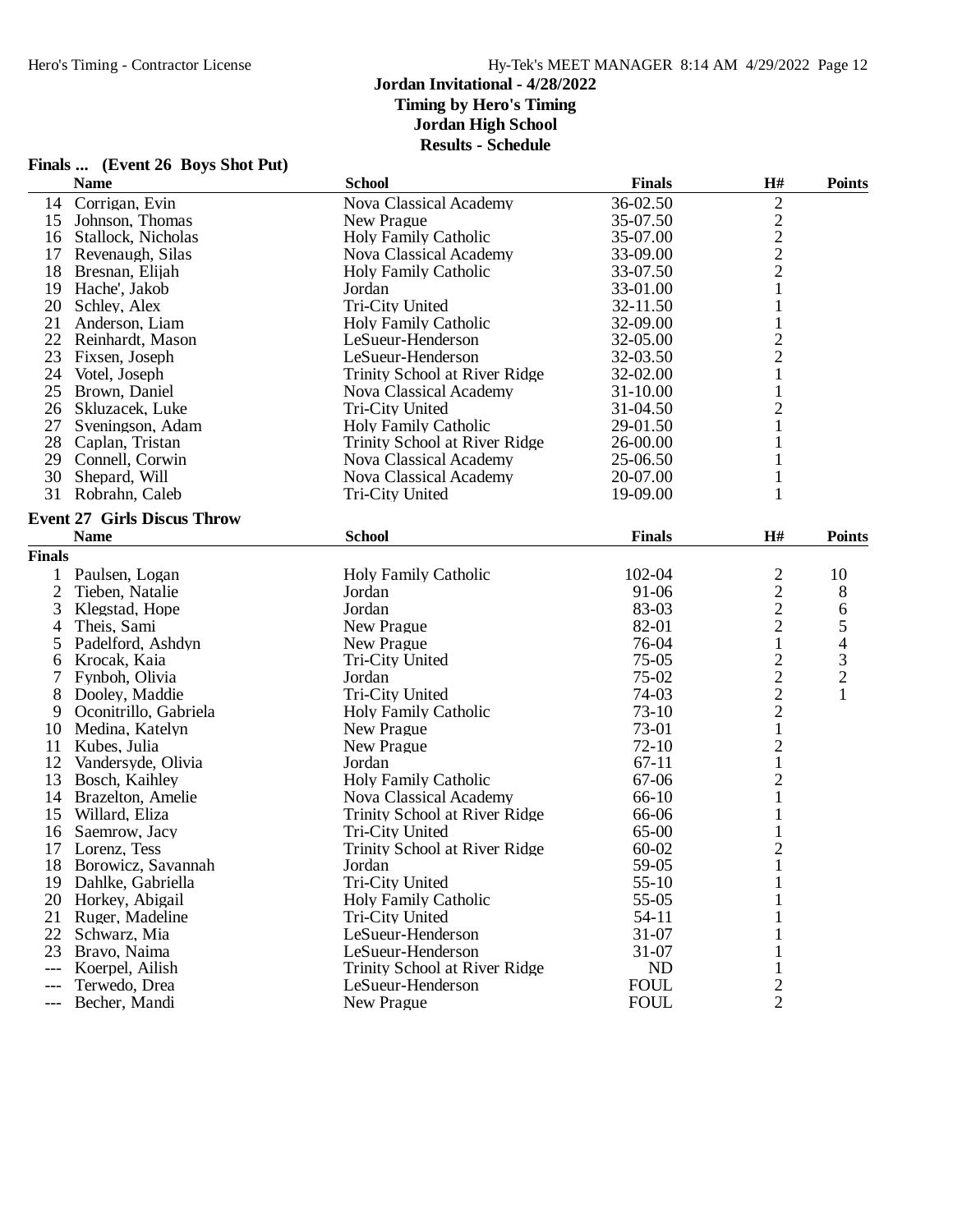# **Event 28 Boys Discus Throw**

|                | <b>Name</b>                      | <b>School</b>                 | <b>Finals</b> | H#             | <b>Points</b>                                   |
|----------------|----------------------------------|-------------------------------|---------------|----------------|-------------------------------------------------|
| <b>Finals</b>  |                                  |                               |               |                |                                                 |
| 1              | Red Wing, Thomas                 | <b>Holy Family Catholic</b>   | 133-00        |                | 10                                              |
| 2              | Borowicz, Luke                   | Jordan                        | 114-01        | $\frac{2}{2}$  | 8                                               |
| 3              | Schendel, Henry                  | Tri-City United               | 107-03        |                | 6                                               |
| 4              | Mejia, Isaac                     | New Prague                    | 107-01        | $\frac{2}{2}$  | 5                                               |
| 5              | Mechtel, Benjamin                | <b>Holy Family Catholic</b>   | 106-01        |                |                                                 |
| 6              | Vosejpka, Mason                  | Tri-City United               | 101-02        | $\mathbf{1}$   | $\begin{array}{c} 4 \\ 3 \\ 2 \\ 1 \end{array}$ |
| 7              | Burnham, Alexander               | New Prague                    | 99-03         |                |                                                 |
| 8              | Hagen, Elijah                    | Jordan                        | 99-02         |                |                                                 |
| 9              | Bresnan, Elijah                  | <b>Holy Family Catholic</b>   | 98-10         | $\frac{2}{2}$  |                                                 |
| 10             | Meger, Luke                      | New Prague                    | 96-06         | $\mathbf{1}$   |                                                 |
| 11             | Heuer, Dustin                    | Jordan                        | 95-04         |                |                                                 |
| 12             | Stano, Holden                    | New Prague                    | $95 - 00$     | $\frac{2}{2}$  |                                                 |
| 13             | Anderson, Liam                   | <b>Holy Family Catholic</b>   | $95 - 00$     | $\,1$          |                                                 |
|                | 14 Corrigan, Evin                | Nova Classical Academy        | 93-08         |                |                                                 |
| 15             | Reinhardt, Mason                 | LeSueur-Henderson             | 92-09         | $\frac{2}{2}$  |                                                 |
|                | 16 Gregory, Richard              | Jordan                        | $90 - 03$     | $\mathbf{1}$   |                                                 |
| 17             | Revenaugh, Silas                 | Nova Classical Academy        | 89-01         | 1              |                                                 |
|                | 18 Skluzacek, Luke               | Tri-City United               | 86-11         | $\overline{c}$ |                                                 |
|                | 19 Sveningson, Adam              | <b>Holy Family Catholic</b>   | 86-02         | $\mathbf 1$    |                                                 |
|                | 20 Schley, Alex                  | Tri-City United               | 84-09         | 1              |                                                 |
|                | 21 Peters, Alexander             | Jordan                        | 83-00         | 1              |                                                 |
| 22             | Fixsen, Joseph                   | LeSueur-Henderson             | 82-03         | $\overline{c}$ |                                                 |
| 23             | Dolan, Josh                      | Jordan                        | 81-04         | $\mathbf{1}$   |                                                 |
|                | 24 Johnson, Thomas               | New Prague                    | 79-09         | $\mathbf{1}$   |                                                 |
|                | 25 Stallock, Nicholas            | <b>Holy Family Catholic</b>   | 77-08         | $\overline{c}$ |                                                 |
|                | 26 Brown, Daniel                 | Nova Classical Academy        | $73-10$       | 1              |                                                 |
| 27             | Connell, Corwin                  | Nova Classical Academy        | 68-05         | 1              |                                                 |
| 28             | Shepard, Will                    | Nova Classical Academy        | 50-09         | 1              |                                                 |
|                |                                  |                               |               |                |                                                 |
|                | <b>Event 29 Girls Pole Vault</b> |                               |               |                |                                                 |
|                | <b>Name</b>                      | <b>School</b>                 | <b>Finals</b> |                | <b>Points</b>                                   |
| <b>Finals</b>  |                                  |                               |               |                |                                                 |
| 1              | Ophus, Paige                     | New Prague                    | 8-09.00       |                | 10                                              |
| $\mathfrak{2}$ | Klein, Jadyn                     | New Prague                    | 8-06.00       |                | 8                                               |
| 3              | Vangarven, Megan                 | Jordan                        | 8-00.00       |                | 6<br>5<br>4                                     |
| 4              | Marcussen, Alexis                | Tri-City United               | 7-06.00       |                |                                                 |
| 5              | Jones, Samara                    | Jordan                        | 7-00.00       |                |                                                 |
| 6              | Barsness, Ella                   | New Prague                    | 7-00.00       |                | 3                                               |
| 7              | Sater, Riley                     | LeSueur-Henderson             | $6 - 06.00$   |                | 1.50                                            |
| 7              | Houn, Charlotte                  | Tri-City United               | 6-06.00       |                | 1.50                                            |
| 9              | Willson, Clare                   | Trinity School at River Ridge | $6 - 06.00$   |                |                                                 |
| 10             | Smith, Sophia                    | Tri-City United               | $6 - 00.00$   |                |                                                 |
| 11             | Santini, Margaret                | <b>Holy Family Catholic</b>   | $6 - 00.00$   |                |                                                 |
| 12             | Barsness, Ava                    | New Prague                    | $6 - 00.00$   |                |                                                 |
| $---$          | Ruiz, Yasmin                     | Tri-City United               | <b>NH</b>     |                |                                                 |
| $---$          | Huynh, Angelina                  | Holy Family Catholic          | NH            |                |                                                 |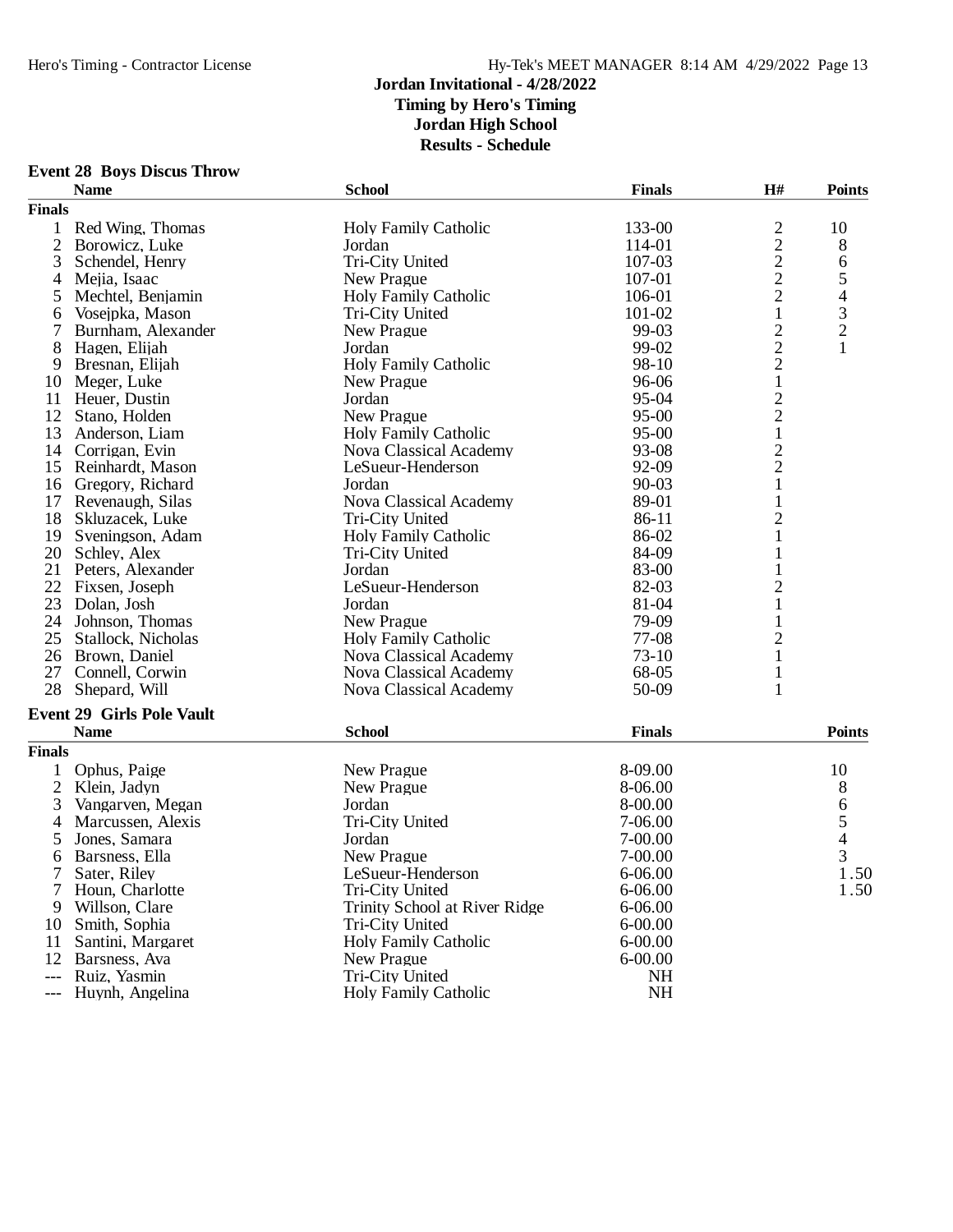# **Event 30 Boys Pole Vault**

|                | <b>Name</b>                     | <b>School</b>                 | <b>Finals</b> | <b>Points</b>                              |
|----------------|---------------------------------|-------------------------------|---------------|--------------------------------------------|
| <b>Finals</b>  |                                 |                               |               |                                            |
| 1              | Siekmann, Leo                   | Jordan                        | 11-00.00      | 10                                         |
| $\overline{2}$ | Hernandez, Joseph               | Jordan                        | 11-00.00      | 8                                          |
| 3              | Krause, Elijah                  | Jordan                        | 10-06.00      |                                            |
| 4              | Sackett, James                  | New Prague                    | 10-06.00      | $\begin{array}{c} 6 \\ 5 \\ 4 \end{array}$ |
| 5              | Oberg, James                    | Trinity School at River Ridge | 10-00.00      |                                            |
| 6              | Red Wing, Thomas                | <b>Holy Family Catholic</b>   | $9 - 00.00$   | 3                                          |
|                | Lorenz, Cooper                  | Jordan                        | 8-06.00       |                                            |
| 8              | Gregory, David                  | Trinity School at River Ridge | 8-00.00       | $\overline{2}$                             |
| $---$          | Malundo, Malaki                 | Jordan                        | <b>NH</b>     |                                            |
|                |                                 |                               |               |                                            |
|                | <b>Event 31 Girls High Jump</b> |                               |               |                                            |
|                | <b>Name</b>                     | <b>School</b>                 | <b>Finals</b> | <b>Points</b>                              |
| <b>Finals</b>  |                                 |                               |               |                                            |
|                | Sirek, Katelyn                  | New Prague                    | 5-00.00       | 10                                         |
| 2              | Hennen, Avery                   | New Prague                    | 5-00.00       | 8                                          |
| 3              | Hatlevig, Anika                 | New Prague                    | $4 - 10.00$   |                                            |
| 4              | Laaksonen, Sonja                | <b>Holy Family Catholic</b>   | 4-06.00       | $\begin{array}{c} 6 \\ 5 \end{array}$      |
| 5              | King, Molly                     | New Prague                    | 4-06.00       |                                            |
| 6              | Dahlke, Gabriella               | Tri-City United               | 4-06.00       | 4                                          |
| 7              | Goncharuk, Anita                | Nova Classical Academy        | 4-06.00       | 3                                          |
| 8              | Langeberg, Hannah               | New Prague                    | 4-03.00       |                                            |
| 9              | Lovick, Dakota                  | Trinity School at River Ridge | 4-03.00       | $\overline{2}$                             |
| 10             | Titus, Nora                     | Tri-City United               | $4 - 00.00$   | .50                                        |
| 10             | Jeong, Rachel                   | Nova Classical Academy        | 4-00.00       | .50                                        |
| 12             | Suda, Kaitlyn                   | Jordan                        | $4 - 00.00$   |                                            |
| 12             | Connelly, Audree                | New Prague                    | 4-00.00       |                                            |
|                | Luna, Ruby                      | Tri-City United               | <b>NH</b>     |                                            |
|                |                                 |                               | <b>NH</b>     |                                            |
| $---$          | Michalak, Maggie                | Trinity School at River Ridge | <b>NH</b>     |                                            |
| $---$          | Mehrkens, Lucy                  | Jordan                        |               |                                            |
| $---$          | Johnson, Ambrie                 | Jordan                        | <b>NH</b>     |                                            |
|                | <b>Event 32 Boys High Jump</b>  |                               |               |                                            |
|                | <b>Name</b>                     | <b>School</b>                 | <b>Finals</b> | <b>Points</b>                              |
| <b>Finals</b>  |                                 |                               |               |                                            |
|                | Chromy, Ethan                   | New Prague                    | 5-10.00       | 10                                         |
| 2              | Runge, Carter                   | Jordan                        | 5-10.00       | 8                                          |
| 3              | Nightingale, Mecca              | Tri-City United               | 5-06.00       | 5.50                                       |
| 3              | Kes, Nate                       | Jordan                        | 5-06.00       | 5.50                                       |
| 5              | Metzger, Bryson                 | Jordan                        | 5-06.00       |                                            |
| C              | Davis, Brayden                  | Jordan                        | 5-06.00       | $\overline{4}$                             |
| 7              | Bauer, Jack                     | <b>Holy Family Catholic</b>   | 5-03.00       | $\overline{2}$                             |
|                | Hochschild, Preston             | Jordan                        | 5-03.00       |                                            |
| 7              | Kudrle, Matthew                 | New Prague                    | 5-03.00       |                                            |
| 7              | Holicky, Lucas                  | Tri-City United               | 5-03.00       | $\frac{2}{2}$                              |
| 11             | Suggs, Keiji                    | <b>Holy Family Catholic</b>   | 5-03.00       |                                            |
| 12             | O'Rourke, Michael               | New Prague                    | 5-00.00       |                                            |
|                | Genelin, Wyatt                  | LeSueur-Henderson             | NH            |                                            |
|                |                                 |                               |               |                                            |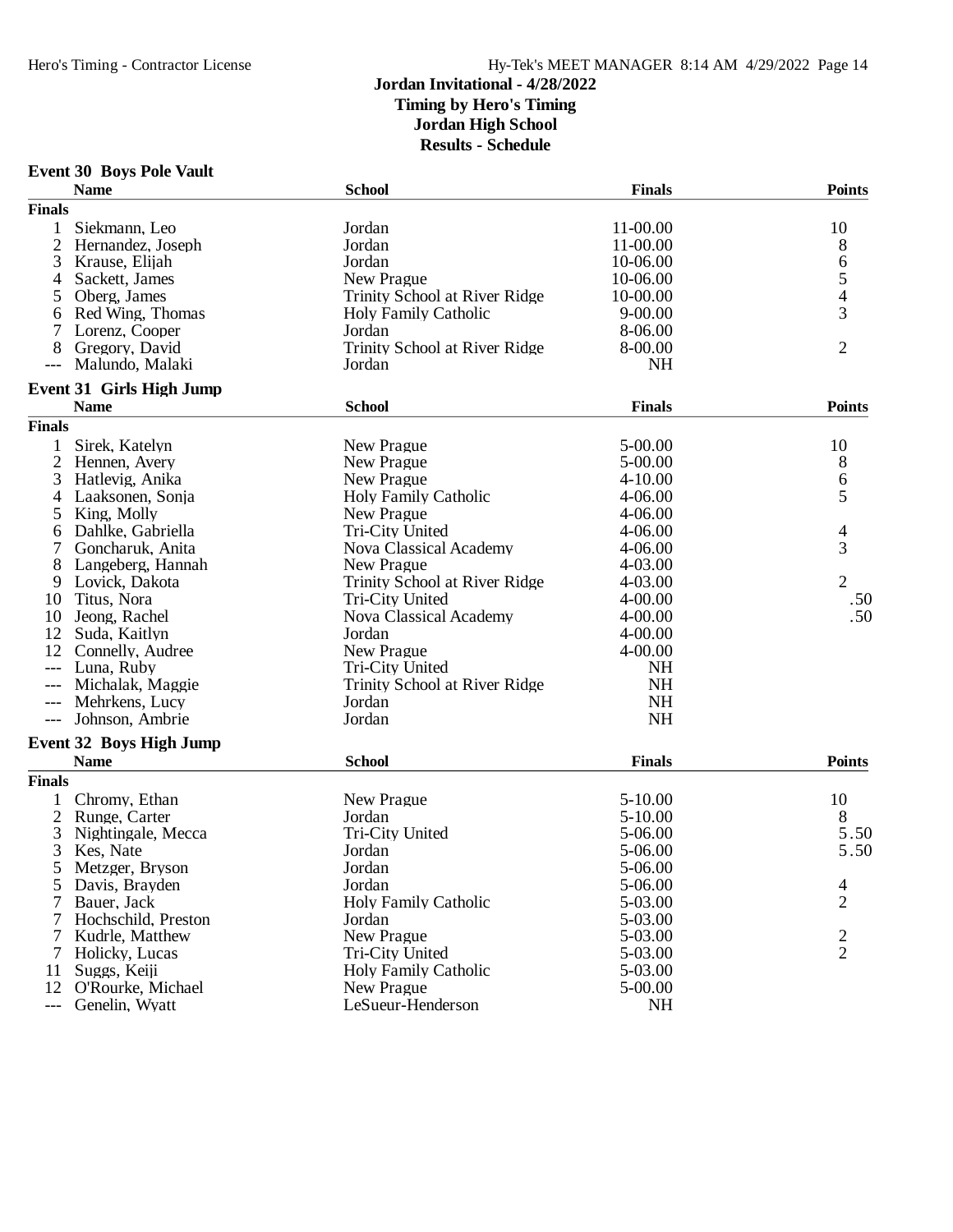|                | Finals  (Event 32 Boys High Jump) |                               |               |                            |
|----------------|-----------------------------------|-------------------------------|---------------|----------------------------|
|                | <b>Name</b>                       | <b>School</b>                 | <b>Finals</b> | <b>Points</b>              |
|                | --- Frye, Gavin                   | Holy Family Catholic          | <b>NH</b>     |                            |
|                | --- Block, Alex                   | Tri-City United               | <b>NH</b>     |                            |
|                | <b>Event 33 Girls Long Jump</b>   |                               |               |                            |
|                | <b>Name</b>                       | <b>School</b>                 | <b>Finals</b> | <b>Points</b>              |
| <b>Finals</b>  |                                   |                               |               |                            |
|                | Solheid, Sami                     | New Prague                    | 15-06.00      | 10                         |
| $\overline{c}$ | Hiveley, Jillian                  | Jordan                        | 15-05.50      | 8                          |
| 3              | Hennen, Avery                     | New Prague                    | 15-04.00      |                            |
| $\overline{4}$ | Flicek, Khloe                     | Tri-City United               | 14-03.50      |                            |
| 5              | Bruegger, Ava                     | New Prague                    | 14-00.00      | $rac{6}{5}$<br>$rac{4}{3}$ |
| 6              | Laaksonen, Sonja                  | <b>Holy Family Catholic</b>   | 13-06.00      |                            |
|                | Mushitz, Baylee                   | New Prague                    | 13-04.50      |                            |
| 8              | Santini, Margaret                 | <b>Holy Family Catholic</b>   | 13-04.00      |                            |
| 9              | Mengel, Morgan                    | Jordan                        | 13-04.00      | $\frac{2}{1}$              |
| 10             | Winters, Meaghan                  | Jordan                        | 13-03.00      |                            |
| 11             | Tupa Clark, Greta                 | <b>Holy Family Catholic</b>   | 13-02.00      |                            |
| 12             | Flicek, Kirra                     | Tri-City United               | 13-01.00      |                            |
| 13             | Sackett, Jeri                     | New Prague                    | 13-01.00      |                            |
| 14             | Reimann, Christina                | Trinity School at River Ridge | 12-07.25      |                            |
| 15             | Goncharuk, Anita                  | Nova Classical Academy        | 12-07.00      |                            |
| 16             | Sampson, Sophia                   | LeSueur-Henderson             | 12-05.00      |                            |
| 17             | Smith, Sophia                     | Tri-City United               | 12-04.00      |                            |
| 18             | Krautkremer, Rhia                 | Tri-City United               | 12-02.00      |                            |
| 19             | Becker, Anna                      | Trinity School at River Ridge | 12-00.50      |                            |
| 20             | Jacobs, Lily                      | Trinity School at River Ridge | 12-00.00      |                            |
| 21             | Michalak, Lizzie                  | Trinity School at River Ridge | 11-11.50      |                            |
| 22             | Dooley, Maddie                    | Tri-City United               | 11-10.00      |                            |
| 23             | Fredrickson, Kathryn              | Trinity School at River Ridge | 10-11.75      |                            |
| 24             | Sullivan, Alexis                  | LeSueur-Henderson             | 10-08.00      |                            |
| 25             | Smykalski, Melanie                | LeSueur-Henderson             | 10-02.00      |                            |
|                | Passingham, Kathryn               | Nova Classical Academy        | <b>FOUL</b>   |                            |
|                | <b>Event 34 Boys Long Jump</b>    |                               |               |                            |
|                | <b>Name</b>                       | <b>School</b>                 | <b>Finals</b> | <b>Points</b>              |
| <b>Finals</b>  |                                   |                               |               |                            |
| 1              | Novak, Dylan                      | LeSueur-Henderson             | 20-02.00      | 10                         |
| 2              | Brown, Stanley                    | LeSueur-Henderson             | 19-06.00      | 8                          |
| 3              | Smith, Austin                     | Jordan                        | 19-04.50      | 6                          |
| 4              | Pieper, Brendan                   | New Prague                    | 19-03.00      | 5                          |
| 5              | Grams, Jonathan                   | New Prague                    | 19-00.50      | $\overline{\mathcal{L}}$   |
| 6              | Kes, Nate                         | Jordan                        | 18-08.00      | 3                          |
|                | King, Aidan                       | New Prague                    | 18-04.50      | $\overline{c}$             |
|                | Chromy, Matthew                   | <b>Holy Family Catholic</b>   | 18-03.00      |                            |
| 9              | Metzger, Jackson                  | Jordan                        | 18-02.25      |                            |
| 10             | Lukkes, Kaden                     | New Prague                    | 17-08.00      |                            |
| 11             | Adamek, Mason                     | Jordan                        | 17-05.50      |                            |
| 12             | Frye, Gavin                       | <b>Holy Family Catholic</b>   | 17-04.00      |                            |
|                | 13 Noyes, Seth                    | Jordan                        | 17-02.50      |                            |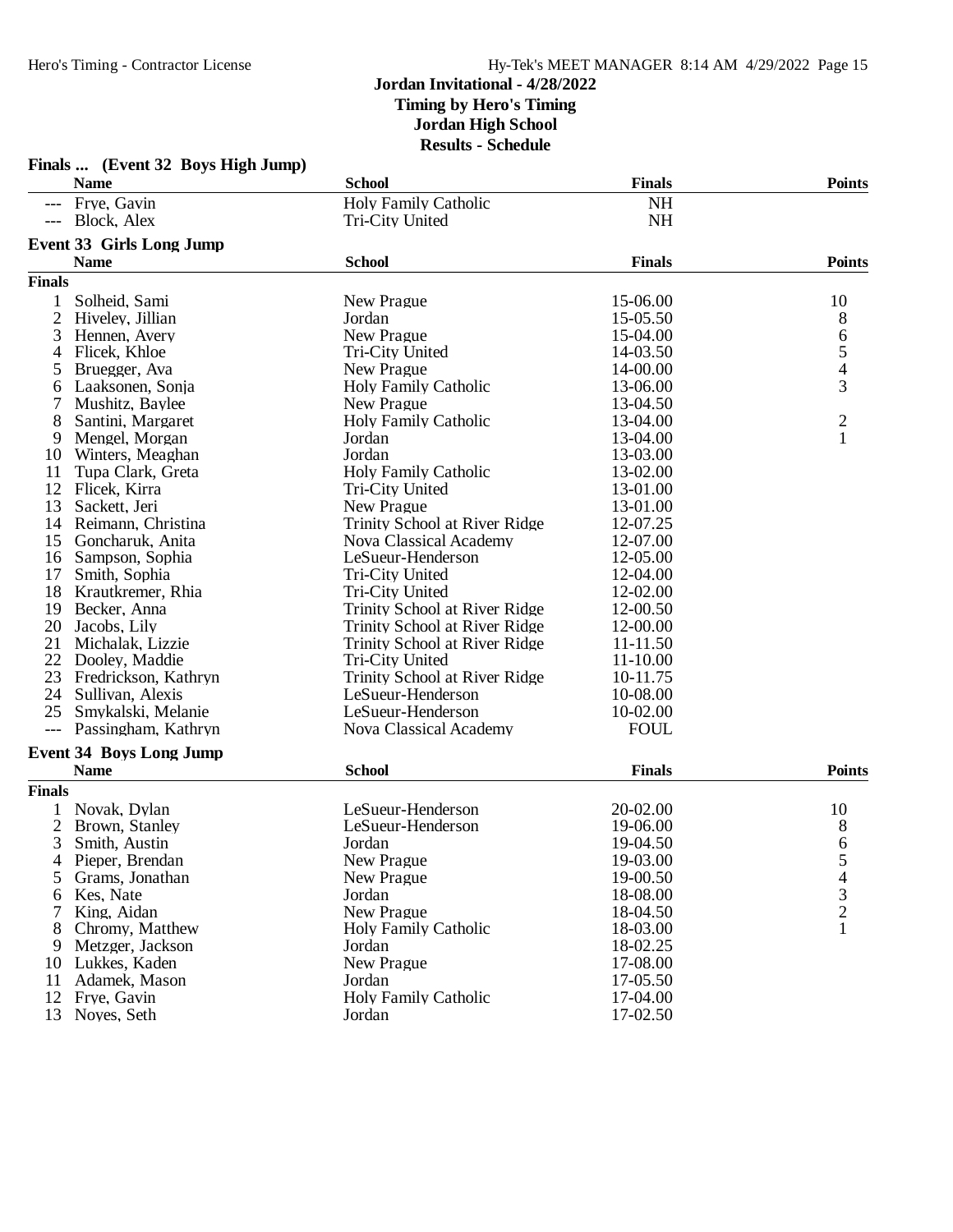| Finals  (Event 34 Boys Long Jump)                |                               |               |                                            |
|--------------------------------------------------|-------------------------------|---------------|--------------------------------------------|
| <b>Name</b>                                      | <b>School</b>                 | <b>Finals</b> | <b>Points</b>                              |
| 14 Westerhaus, Thomas                            | <b>Holy Family Catholic</b>   | 16-11.00      |                                            |
| 15 Holicky, Lucas                                | Tri-City United               | 16-06.00      |                                            |
| 16 Brusseau, Bennett                             | New Prague                    | 16-03.00      |                                            |
| Hanson, Parker<br>17                             | Tri-City United               | 16-01.75      |                                            |
| 18<br>Wohler, Azariah                            | Trinity School at River Ridge | 15-11.00      |                                            |
| 19<br>West, Liam                                 | LeSueur-Henderson             | 15-08.00      |                                            |
| 20<br>Stella, Jacob                              | Trinity School at River Ridge | 15-02.00      |                                            |
| Pichotta, Michael<br>21                          | Tri-City United               | 14-11.50      |                                            |
| 22<br>Rojas, Kevin                               | LeSueur-Henderson             | 14-06.00      |                                            |
| 23<br>Libbus, Justin                             | Trinity School at River Ridge | 14-06.00      |                                            |
| Knippel, Thomas<br>24                            | Trinity School at River Ridge | 14-05.00      |                                            |
| 25<br>Neubauer, Breck                            | <b>Holy Family Catholic</b>   | 14-03.50      |                                            |
| 26 Marschall, Anthony                            | <b>Holy Family Catholic</b>   | 12-11.00      |                                            |
| Libra, Hunter<br>27                              | LeSueur-Henderson             | 12-09.00      |                                            |
| Ferrel, Bobby                                    | LeSueur-Henderson             | <b>FOUL</b>   |                                            |
| Skluzacek, Connor<br>---                         | Tri-City United               | <b>FOUL</b>   |                                            |
| Griffin, Roman<br>$---$                          | New Prague                    | <b>FOUL</b>   |                                            |
|                                                  |                               |               |                                            |
| <b>Event 35 Girls Triple Jump</b><br><b>Name</b> | <b>School</b>                 | <b>Finals</b> | <b>Points</b>                              |
| <b>Finals</b>                                    |                               |               |                                            |
| Boulanger, Maddy                                 | New Prague                    | 34-05.00      |                                            |
| 1<br>$\overline{2}$                              | Tri-City United               | 32-01.50      | 10                                         |
| Houn, Lauren                                     |                               | 30-10.75      | 8                                          |
| 3<br>Mehrkens, Lucy                              | Jordan                        |               | $\begin{array}{c} 6 \\ 5 \end{array}$      |
| Young, Sarah<br>4                                | Jordan                        | 30-07.75      |                                            |
| Bye, Adi<br>5                                    | Trinity School at River Ridge | 30-03.50      | $\begin{array}{c} 4 \\ 3 \\ 2 \end{array}$ |
| Dalsin, Nellie<br>6                              | New Prague                    | 29-03.75      |                                            |
| 7<br>Monroe, Mia                                 | New Prague                    | 28-11.00      | $\mathbf{1}$                               |
| 8<br>Cunningham, Izzy                            | Trinity School at River Ridge | 28-06.75      |                                            |
| 9<br>Flicek, Khloe                               | Tri-City United               | 28-01.00      |                                            |
| 10<br>McBride, Zoe                               | Jordan                        | 27-11.50      |                                            |
| Krautkremer, Rhia<br>11                          | Tri-City United               | 27-07.00      |                                            |
| 12<br>Smith, Sophia                              | Tri-City United               | 24-10.50      |                                            |
| Heim, Maria<br>13                                | <b>Nova Classical Academy</b> | 21-02.00      |                                            |
| <b>Event 36 Boys Triple Jump</b>                 |                               |               |                                            |
| <b>Name</b>                                      | <b>School</b>                 | <b>Finals</b> | <b>Points</b>                              |
| <b>Finals</b>                                    |                               |               |                                            |
| Trygestad, Chase                                 | New Prague                    | 38-10.75      | 10                                         |
| 2<br>Kes, Nate                                   | Jordan                        | 37-08.75      | 8                                          |
| Lee, Jacob<br>3                                  | New Prague                    | 37-07.75      | 6                                          |
| Adamek, Mason<br>4                               | Jordan                        | 36-01.50      | 5                                          |
| Terwedo, Justin<br>5                             | LeSueur-Henderson             | 35-11.25      | 4                                          |
| Noyes, Seth<br>6                                 | Jordan                        | 35-10.00      | 3                                          |
| Jacobs, Soren<br>7                               | Trinity School at River Ridge | 35-05.50      | 2                                          |
| 8<br>Major, Ian                                  | Jordan                        | 35-04.75      |                                            |
| Matos, Anthony<br>9                              | Trinity School at River Ridge | 34-03.00      | 1                                          |
| 10 Davis, Brayden                                | Jordan                        | 33-10.50      |                                            |
| 11<br>Tarr, Lehkpeawon                           | New Prague                    | 33-03.00      |                                            |